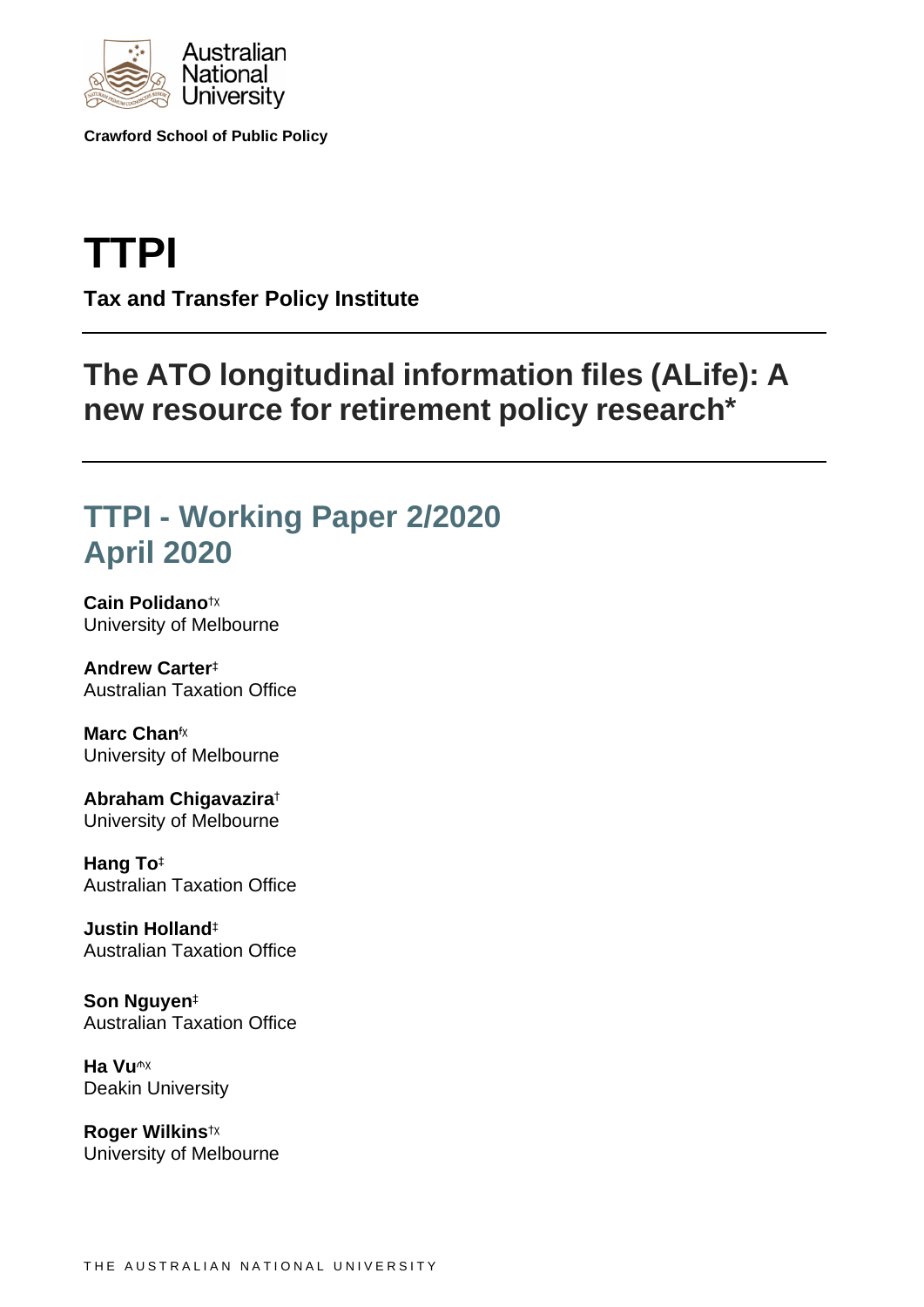## **Abstract**

The Australian Taxation Office release of annual longitudinally linked individual tax and superannuation records, known as the ATO Longitudinal Information Files (ALife), opens-up opportunities for new research. In this study, we provide an overview of ALife, focusing on its use for retirement income research. To this end, we provide the first longitudinal estimates of superannuation outcomes for one-year birth cohorts. Results show marked increase in disparity of super balances in the lead-up to retirement as those in the top quartile ramp-up their contributions, possibly to take advantage of the favourable tax treatment of superannuation income in retirement years.

#### **JEL Codes:** H24, H55, J26

Keywords: Retirement income; taxation; private pension

\**Corresponding author, cainp@unimelb.edu.au, +61 03 8344 2102. †Melbourne Institute of Applied Economic and Social Research, University of Melbourne. <sup>ꭓ</sup>Tax and Transfer Policy Institute, Crawford School of Public Policy, Australian National University. ‡Australian Taxation Office. ꞙDepartment of Economics, University of Melbourne. ₼Department of Economics, Deakin* University. *This research is supported by an Australian Research Council Linkage Project grant (LP170101045). Analysis is based on annual curated tax and superannuation records, known as the ATO Longitudinal Information Files (ALife), which is produced by the Australian Taxation Office. All findings, opinions and conclusions are those of the authors and do not represent the views of the Australian government or any of its agencies. We would like to thank Kristen Sobeck from the Tax and Transfer Policy Institute and Viet Nguyen from the Melbourne Institute of Applied Economics and Social Research for their helpful comments.*

#### Tax and Transfer Policy Institute

Crawford School of Public Policy

College of Asia and the Pacific

+61 2 6125 9318

[tax.policy@anu.edu.au](mailto:tax.policy@anu.edu.au)

**The Tax and Transfer Policy Institute** in the Crawford School of Public Policy has been established to carry out research on tax and transfer policy, law and implementation for public benefit in Australia. The research of TTPI focuses on key themes of economic prosperity, social equity and system resilience. Responding to the need to adapt Australia's tax and transfer system to meet contemporary challenges, TTPI delivers policy-relevant research and seeks to inform public knowledge and debate on tax and transfers in Australia, the region and the world. TTPI is committed to working with governments, other academic scholars and institutions, business and the community.

**The Crawford School of Public Policy** is the Australian National University's public policy school, serving and influencing Australia, Asia and the Pacific through advanced policy research, graduate and executive education, and policy impact.

The Australian National University

Canberra ACT 0200 Australia

**[www.anu.edu.au](http://www.anu.edu.au/)**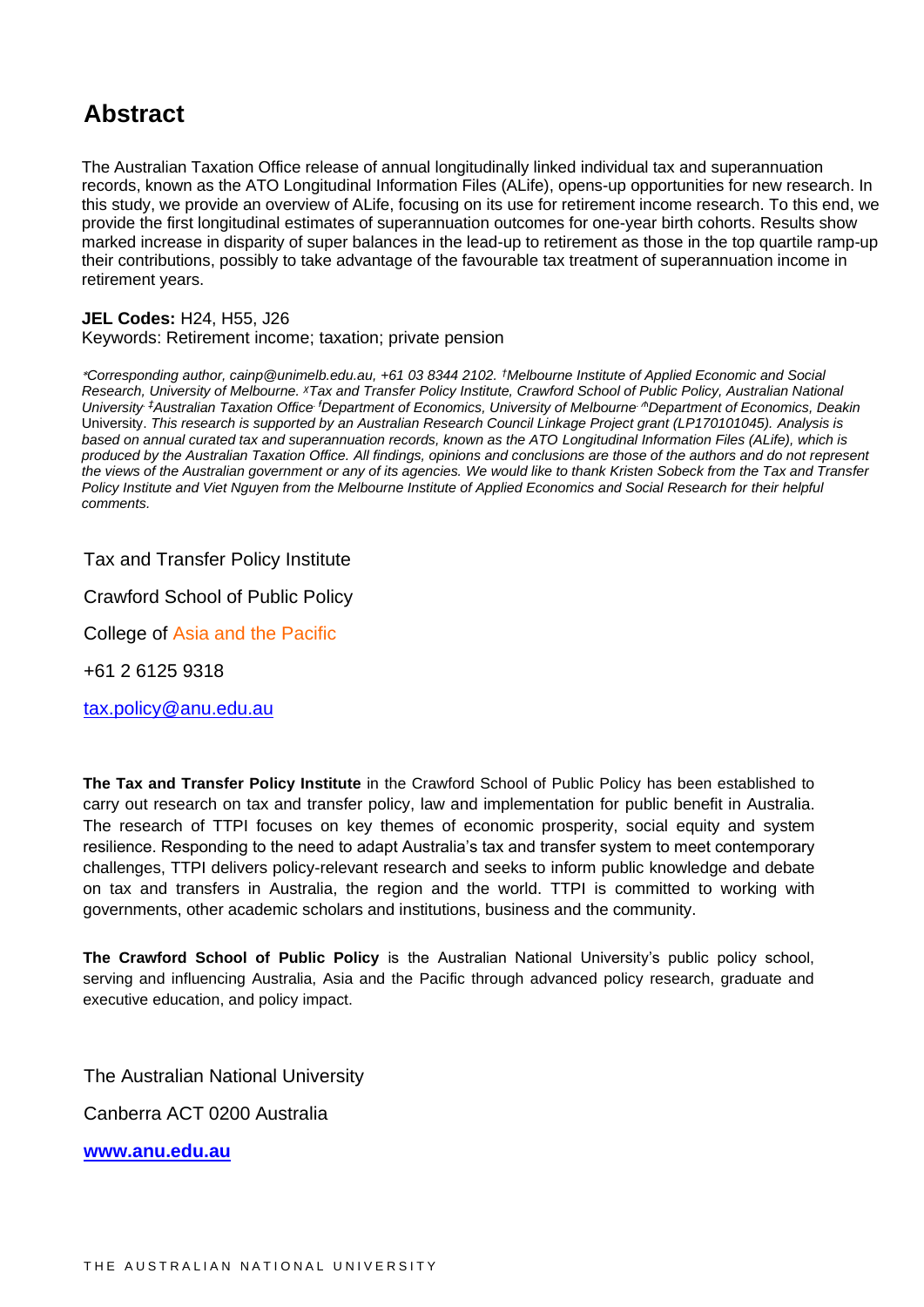#### **1. Introduction**

Governments around the world are seeking to improve the efficiency of programs and service delivery through the curation and release of large administrative datasets for research. In Australia, following the Australian government's 2015 Public Data Policy Statement<sup>1</sup> that committed the government to release non-sensitive public data, there has been a wave of activity to release administrative data for research. Consistent with this push, in 2019 the Australian Taxation Office has compiled and released a 10 percent sample of annual longitudinally linked individual tax and superannuation records (panel data), known as the ATO Longitudinal Information Files (ALife). ALife data are released annually around January each year, but due to late lodgements in tax returns, there is a two-year delay in data release. The current release, ALife2017, tracks individuals from 1990-91 in tax records and 1996-97 in superannuation records up to 2016-17.

The release of ALife opens-up opportunities for new research across many policy domains, including income distribution and dynamics and the labour market. Perhaps less obvious is that the data creates important new opportunities for research on retirement. Prior to ALife, retirement income analysis relied on the use of nationally representative annual survey data, especially individual panel data from the Household, Income and Labour Dynamics in Australia (HILDA) Survey and repeated cross-sectional data from the Australian Bureau of Statistics' Household Income and Wealth Survey. There are several advantages of ALife over these surveys. First, the large number of observations in ALife provide new opportunities to conduct statistically robust analysis on sub-groups of interest that may be targeted by policy. For example, ALife allows for analysis of responses to the Low Income Superannuation Tax Offset (LISTO), introduced in 2012, that targets low-income earners. The longitudinal dimension of ALife means that it can be used to also examine differences in sub-group responses over time, which because of differences in their life circumstances and experiences, are often varied. Second, there is a well-established literature on survey non-response and response error and bias in relation to questions that have clear socially (un)desirable answers such as income (see Moore and Welniak (2000) for a review), that give analysis with administrative data an advantage. Third, ALife includes criteria for program eligibility which

<sup>&</sup>lt;sup>1</sup> [https://www.pmc.gov.au/sites/default/files/publications/aust\\_govt\\_public\\_data\\_policy\\_statement\\_1.pdf](https://www.pmc.gov.au/sites/default/files/publications/aust_govt_public_data_policy_statement_1.pdf)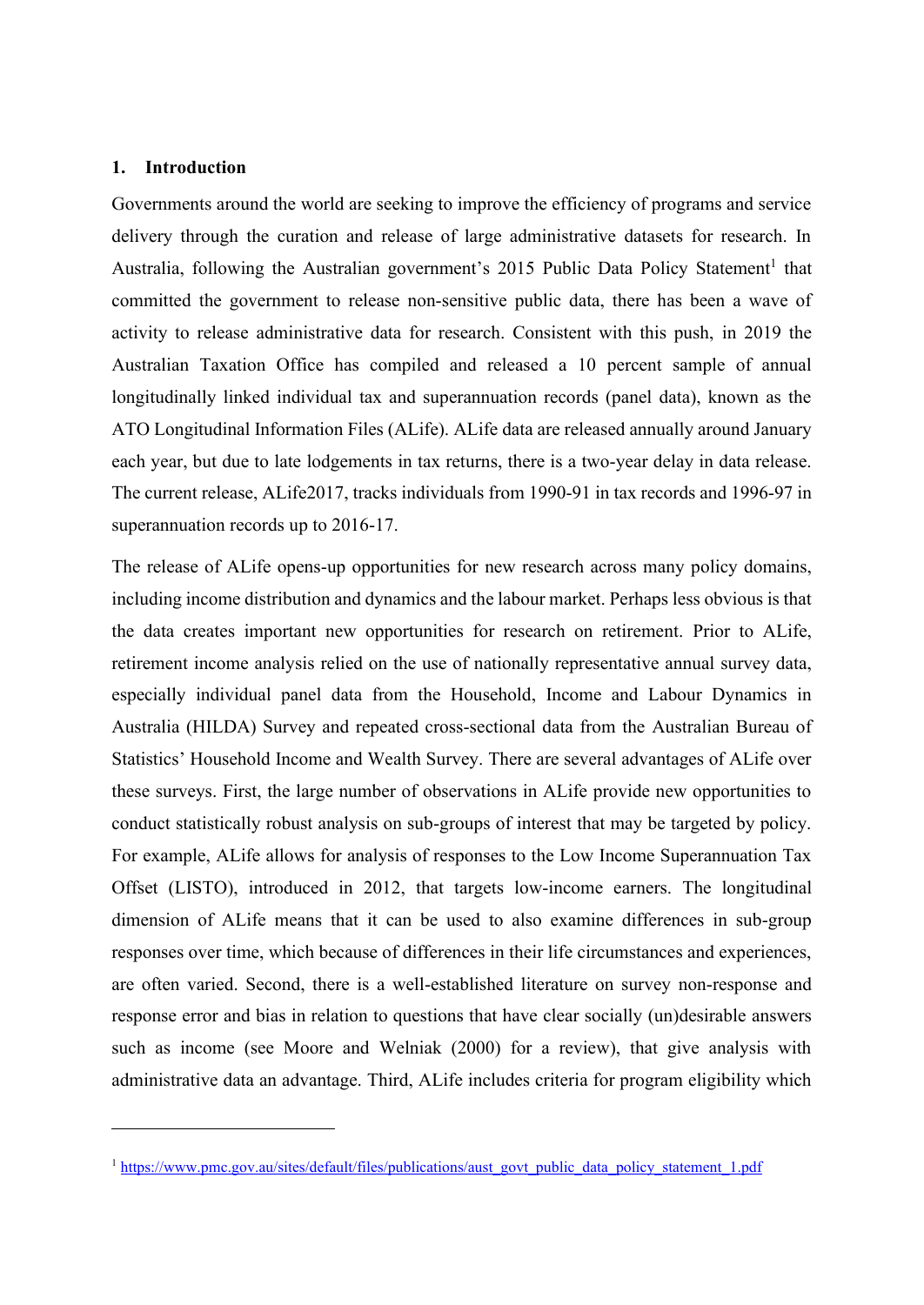allows for more precise estimation of program effects. For example, LISTO eligibility depends on taxable income from specific income sources and concessional superannuation contributions, which are not available in other datasets.<sup>2</sup> Finally, the new historical data in Alife2017 extends further back than existing survey data, which allows for new analysis of long-term trends and policy impacts.<sup>3</sup>

In this paper, we provide a brief overview of ALife for researchers and showcase its potential for superannuation and retirement income policy research in Australia using the initial ALife release — Alife2016, which was the version available at the time of analysis. To do this, we first describe briefly the retirement income system and policy landscape in Australia to better understand the utility of ALife data for retirement research (section 2). Following this, to better understand the underlying Alife population and the superannuation data, we compare the ALife sampling frame with population estimates from ABS Census (section 3), provide an overview of ALife content (section 4), compare ALife superannuation data with that from the HILDA Survey (section 5) and present longitudinal superannuation information for one-year cohorts (section 6). In concluding (section 7), we summarise ALife's strengths and areas for future development. Like other administrative datasets, ALife is constantly evolving and these developments, where possible, will be incorporated into future ALife releases.

#### **2. Superannuation and retirement income policy in Australia**

Retirement income policy in Australia is based on three pillars: the means tested and publicly funded Age Pension; superannuation, a compulsory employer-funded private retirement pension; and voluntary private savings, including voluntary private contributions to superannuation, that are supported through tax concessions and targeted government payments. A feature of the Australian system is the high interdependency of the three pillars, due mainly to the income and assets tests of the Age Pension, which means that Age Pension payments depend on the accumulation of private savings (whether in superannuation or not). This interdependency potentially incentivises people to trade-off higher savings from private sources for greater access to the publicly-funded Aged Pension, which has fiscal implications. As identified by the Productivity Commission (2015), the margins where this occurs and the fiscal implications of this are not well understood. The release of ALife is an important

<sup>&</sup>lt;sup>2</sup> Taxable income up to \$37,000, with at least 10% from business income or earnings.

<sup>&</sup>lt;sup>3</sup> The first wave of HILDA is 2000 and 1995 in the Household Income and Wealth Survey.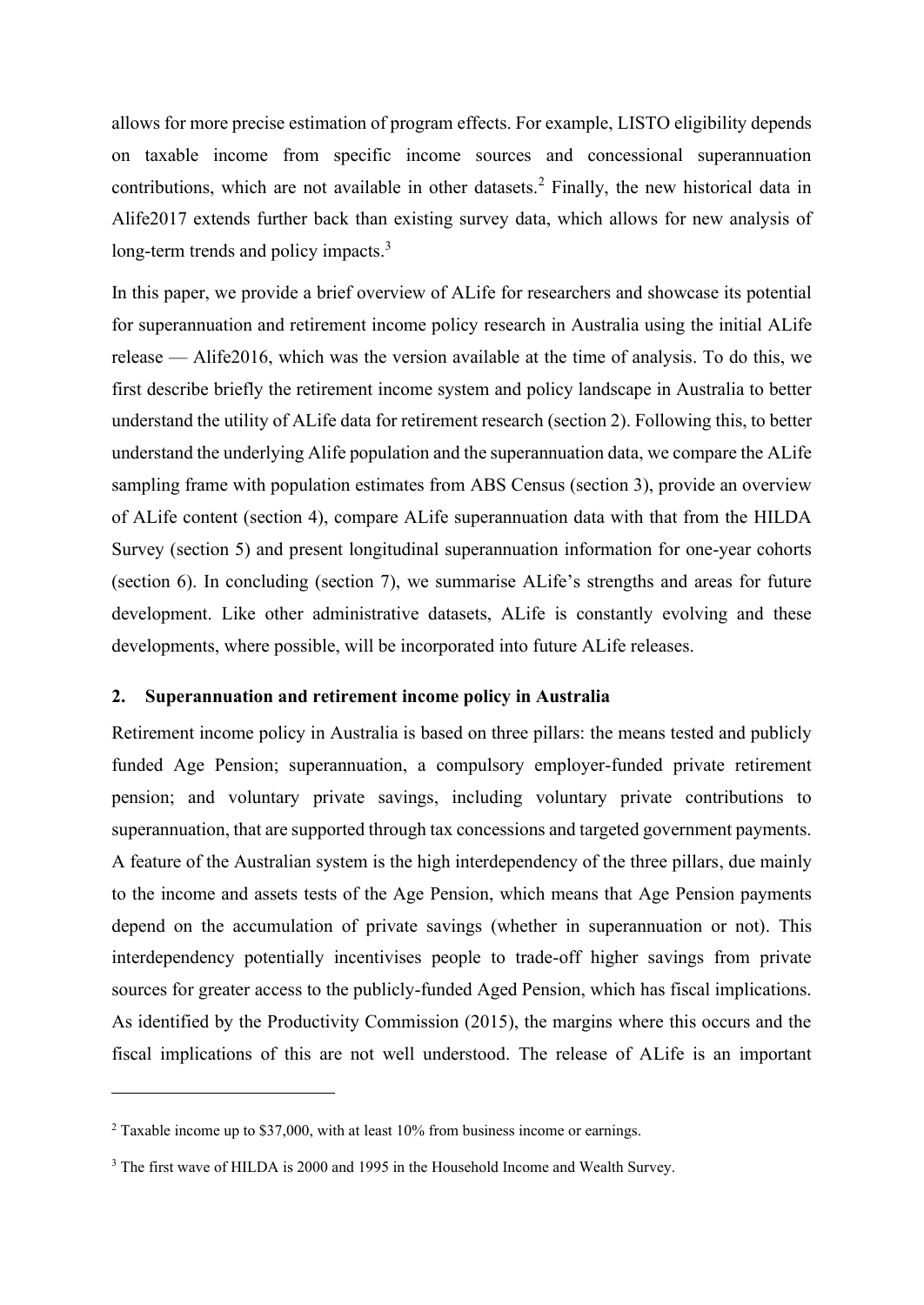development in efforts to understand superannuation accumulation and deaccumulation behaviour in response to tax, superannuation and pension reforms. Research by the authors is currently underway to examine some of these interrelationships and their fiscal implications.<sup>4</sup>

Below we provide a brief introduction to superannuation in Australia. For more detailed information about the superannuation system, including recent changes, see the Australian Taxation Office website [\(https://www.ato.gov.au/Individuals/Super/\)](https://www.ato.gov.au/Individuals/Super/).

#### *2.1. The superannuation system*

Superannuation was first introduced in the 19th century for select white collar workers, including public servants, but was made compulsory for most employees from April 1992 (see Nielson and Harris (2010) for a chronology of superannuation in Australia). From 1992, employers were required to make minimum contributions to their employees' retirement, except for employees paid less than \$450 in a calendar month; those aged under 18 who worked no more than 30 hours a week, and certain contractors.<sup>5</sup> The compulsory retirement payments, known as the Superannuation Guarantee (SG), started at 3 percent of employee pay and has been gradually increased over time to its current rate of 9.5%.<sup>6</sup> SG employer contributions are generally tax deductible to the employer and are excluded from taxable income for the employee, but are taxed at a rate of 15% on deposit into the superannuation fund (concessional contribution).

On top of SG contributions, concessional contributions can also be made by employees requesting that their employer salary sacrifice all or part of their pay. However, from July 2012 individuals whose aggregate income and concessional contributions are above a threshold

<sup>4</sup> These issues are being addressed under ARC Linkage Grant LP170101045 between the University of Melbourne and the ATO.

<sup>&</sup>lt;sup>5</sup> Such as freelancers or as self-employed. Other exemptions include domestic or private work not more than 30 hours per week; non-residents in Australia being paid by an employer from outside Australia and some foreign executives who hold certain visas or entry permits under migration regulations.

<sup>6</sup> The SG was supposed to increase to 10% on 1 July 2018; and then increase by 0.5% each year until it reached 12% on 1 July 2022. However, the [2014 federal budget](https://en.wikipedia.org/wiki/2014_Australian_federal_budget) deferred the proposed 2018 SG rate increases by 3 years, with the 9.5% rate remaining until 30 June 2021, and then the rate increasing by 0.5% each following year until the SG rate reaches 12%, on 1 July 2025.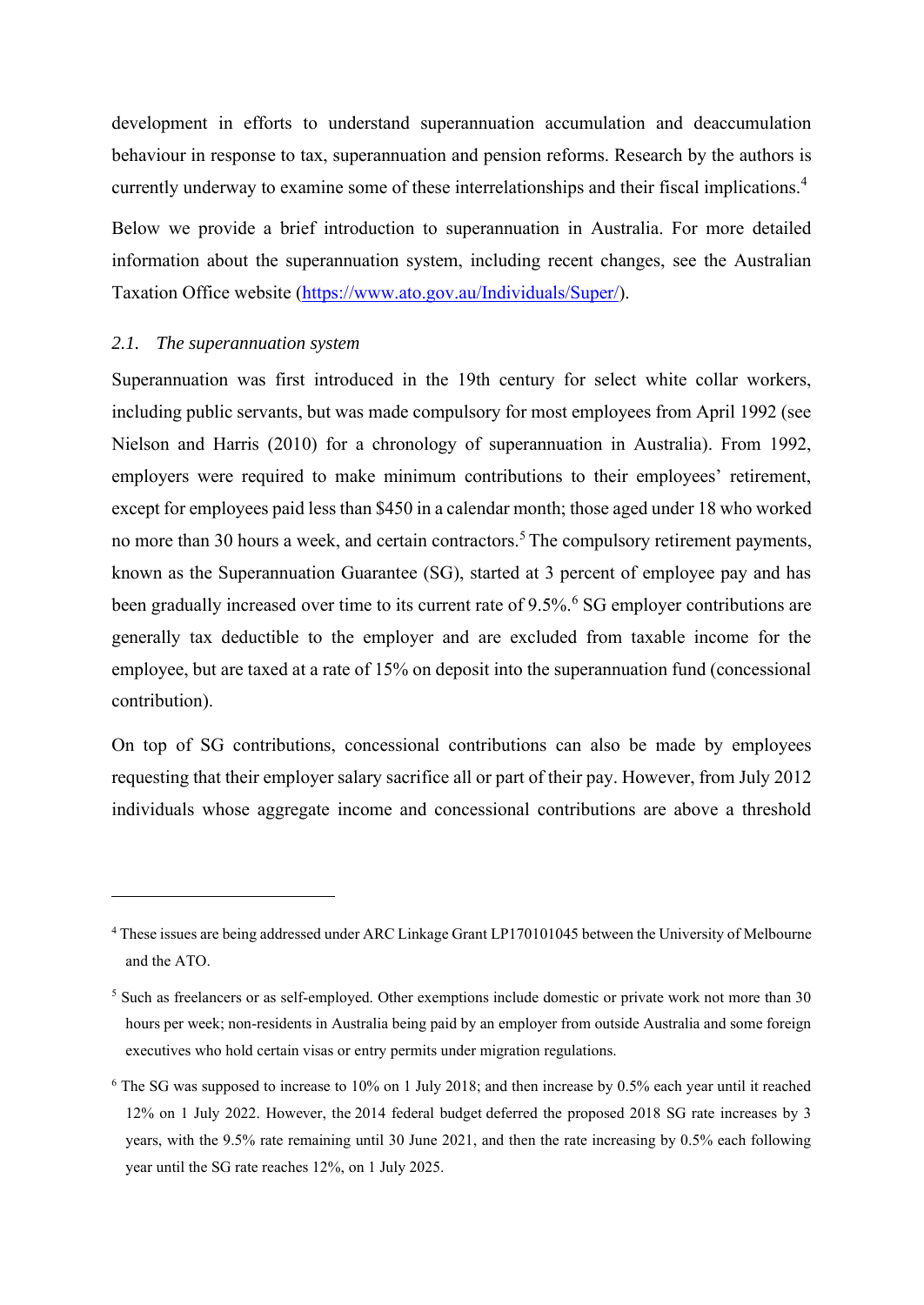became liable to pay an extra 15% on concessional contributions (known as Division 293 tax).<sup>7</sup> Concessional contributions are subject to an annual cap, which has been tightened over time.<sup>8</sup> Contributions made above the cap are taxed at a higher rate — at the highest marginal tax rate plus the medicare levy up to 2012-13, and at the individual's actual marginal tax rate plus the medicare levy thereafter. Employees can also make voluntary after-tax contributions, known as personal contributions, which can be claimed until the age of 75. Personal contributions are either deductible or non-deductible. Those that are deductible count towards the concessional cap and are taxed in the superannuation fund. Non-deductible personal contributions are not taxed in the superannuation fund and count towards a non-concessional (and not concessional) contribution cap. For low income earners, if they make personal contribution to a super fund, the government will also make a co-contribution, the amount depending on their income and the size of the non-deductible personal contribution.

Typically, the minimum age at which one can draw down super (the preservation age) was 55 until July 2016, since then it has been increasing by one year every two years; it is scheduled to keep increasing up until July 2024, when it will reach 60. Generally, individuals can access their superannuation after they have reached their preservation age and are retired. Once a person reaches the Age Pension age, which has been slowly increasing from 65 years in financial year 2016-17 to 67 years by July 2023, there is no requirement to be retired to access superannuation. Access to superannuation prior to preservation age is possible, but only under certain conditions — extreme financial hardship, terminal illness, temporary residency, a superannuation balance less than \$200 or on compassionate grounds. For those beyond their preservation age, but less than 60, superannuation income received is taxed at the marginal tax rate, but there is a 15% tax offset,<sup>9</sup> whereas super paid from age 60 is generally tax free. The latter was introduced in July 2007 as part of the Government's *Simplified Superannuation* reforms. Prior to these reforms, superannuation income at the age of 60 and above was taxed at the same rate as at the age below 60 (marginal tax rate less a 15% tax offset). Benefits can be paid as either a lump-sum or as an income stream, but if the latter is taken, there are requirements for minimum payments to be made.

<sup>7</sup> The threshold was \$300,000 from 1 July 2012-30 June 2017, then it was reduced to \$250,000.

<sup>8</sup> From July 2018, people with super balances of less than \$500,000 can carry forward unused concessional caps.

<sup>&</sup>lt;sup>9</sup> Tax offsets are available for superannuation income paid prior to age 60 depending on individual circumstances.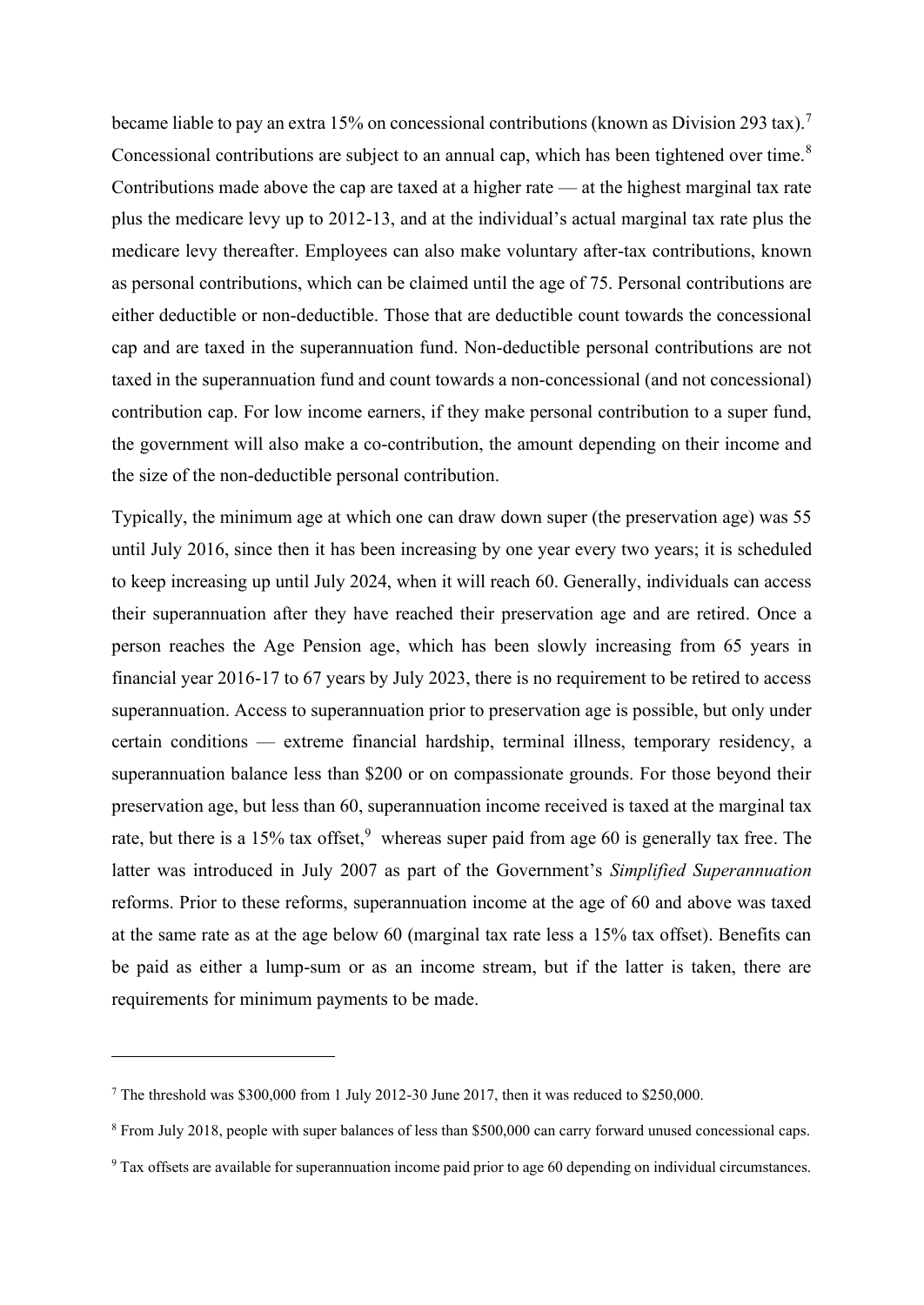#### **3. Sample design**

The initial ALife2016 sample is a 10 percent random sample of the ATO's 2016 client register of tax filers regularly updated since 1980, including temporary visa holders and people who died prior to 2016.<sup>10</sup> The 10% random sample is called ALife's 'broad sample'. To draw the random sample from the client register, each client is given a unique permanent random number between 0 and 1 and clients with a number less than 0.1 are included in the sample. In effect this means that the selection of each client is an independent Bernoulli trial with a 10% chance of selection. Historical information is added retrospectively by tracking individuals of the broad sample back through time via their tax file number. In each release of ALife following initial sample, the broad sample is updated by a 10% random sample of people added to the client register since the previous annual release.

From the broad sample, ALife comprises individuals with at least one tax or superannuation record from 1990-91 with no blank rows in the dataset. This means that individuals from the broad sample may appear in one, both or none of the superannuation and tax records in ALife. A small number of individuals who face relatively high risk of re-identification (such as those aged 95 or more) are excluded from Alife.

 $10$  The ATO client register contains individuals (including sole traders) who are not tax lodgers, e.g. people who have a tax file number who have not lodged a tax return.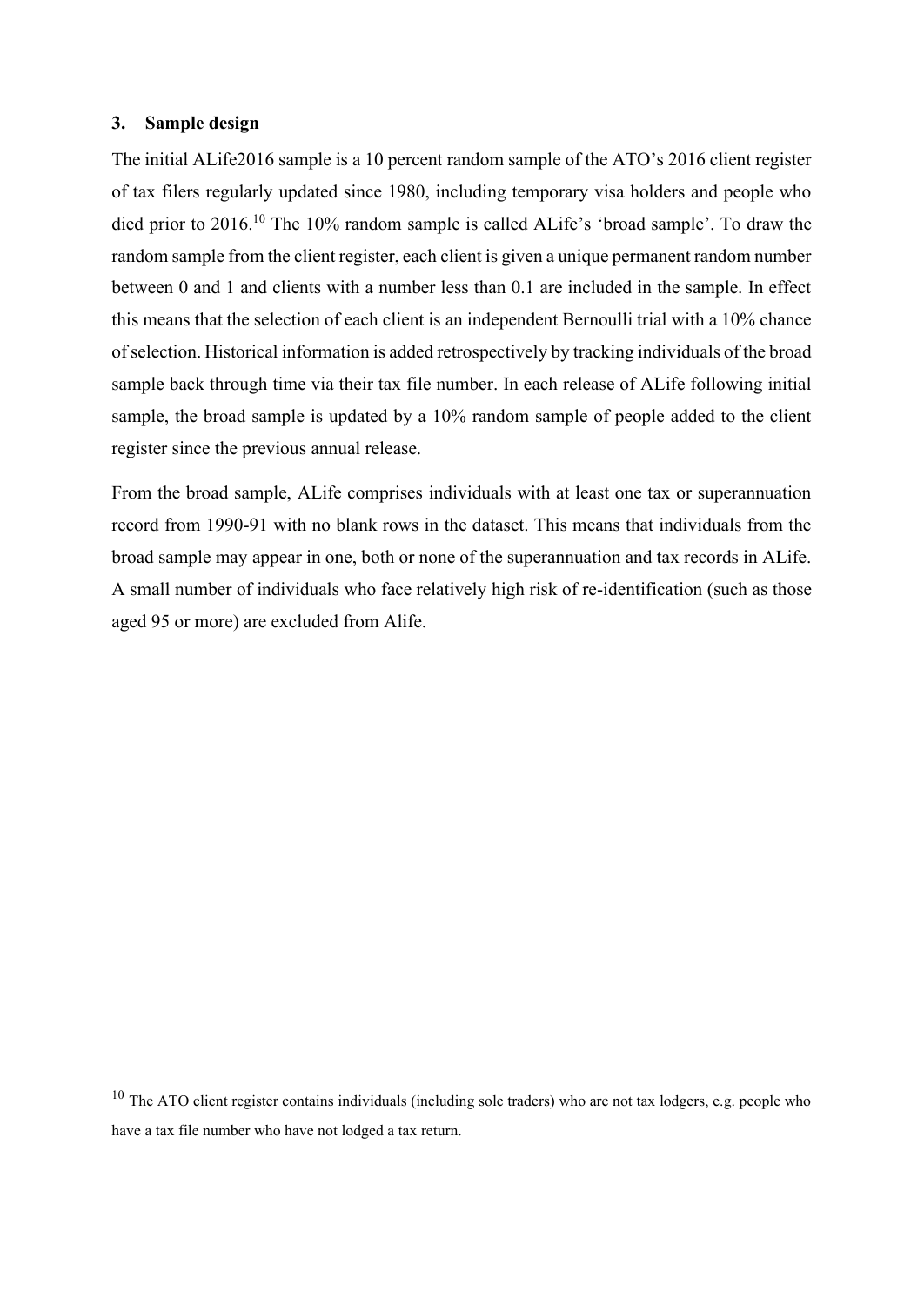



To help users understand the client register, the ALife sample and their relationship to population measures, we compare the client register to the ABS Estimated Resident Population (ERP) in 2014 (Figure 1). ERP is the official measure of Australia's population, based on the concept of 'usual residence'. <sup>11</sup> For this exercise, we exclude around 1.8 million (out of 31.7 million) people from the client register who do not have date of birth. In Figure 1, the ERP estimates are shown by the dotted line and the client register is the solid black line at the top of the distribution. From Figure 1, the client register contains far more individuals overall — 31.7

 $11$  Usual residence are people, regardless of citizenship, who usually live in Australia, except for diplomats and their families and includes usual residents who are overseas for less than 12 months. It excludes overseas visitors who are in Australia for less than 12 months. The ERP is based on the results of the Census of Population and Housing, adjusted for net undercount and Australian usual residents temporarily overseas on census night. The ERP is compiled as at 30 June of each census year and updated quarterly between censuses for Australia, states and territories and annually for smaller areas. Population measures based on place of usual residence are also referred to as the de jure population. More details about the concept of ERP, as adopted by the ABS for official population estimates, are contained in [Information Paper: Population Concepts, 2008](https://protect-au.mimecast.com/s/O1MhCMwvygsq0xrK2twhOlv?domain=abs.gov.au) (cat. no. 3107.0.55.006) and [Population Estimates: Concepts, Sources and Methods](https://protect-au.mimecast.com/s/piyVCNLwzjF0rVWKZs4M8BV?domain=abs.gov.au) (cat. no. 3228.0.55.001).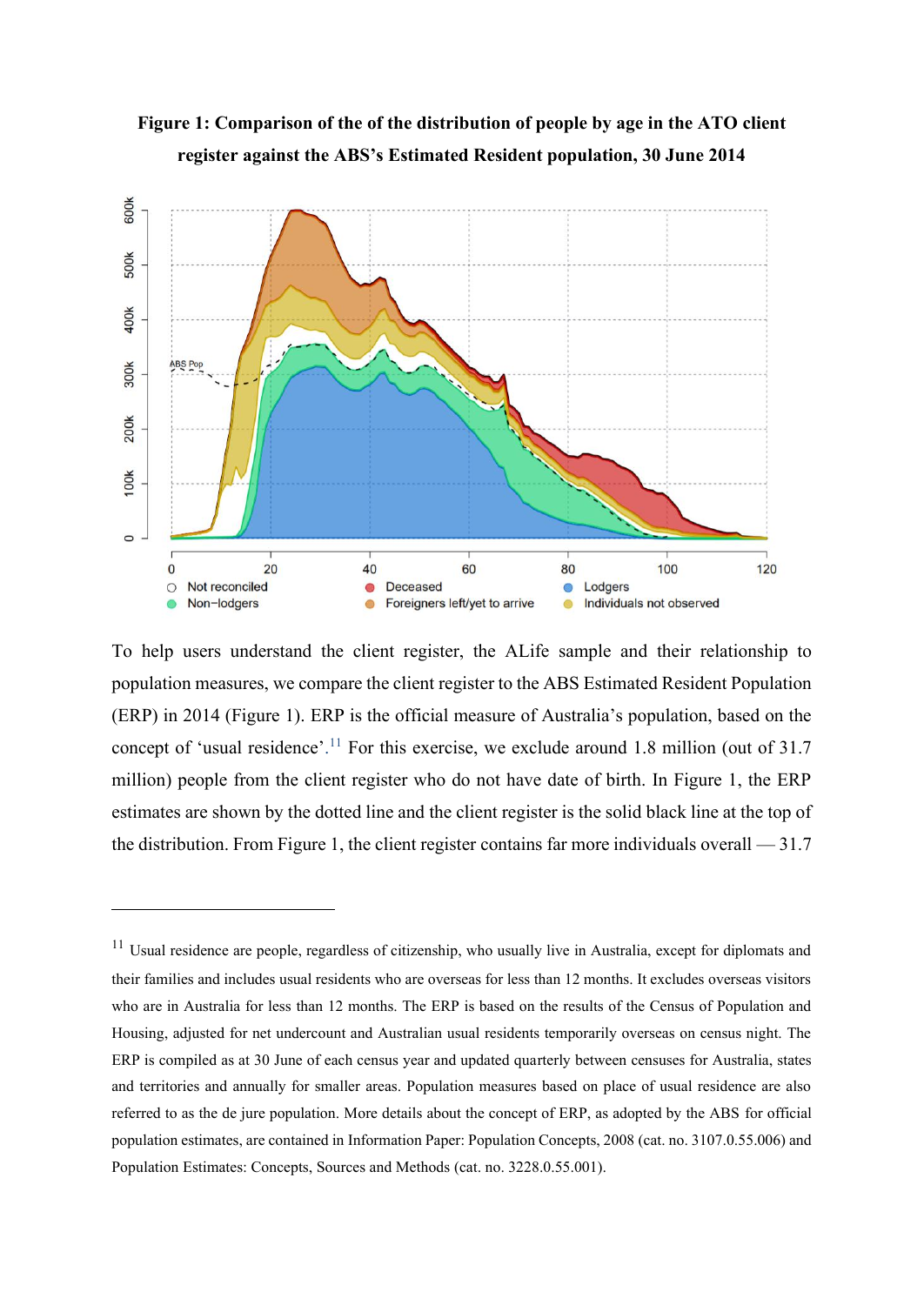million compared to 23.5 million for the ABS estimated resident population — with the difference most pronounced during working age. To reconcile the ERP and the client register, we link information from other administrative datasets including: personal income tax returns; superannuation contribution statements; social security payments summaries; pay as you go (PAYG) payment summaries; distributions from partnerships and trusts; divided distributions from companies; education data and temporary work visa departure dates.

The main observation to be made from Figure 1 is that tax lodgers and visible non-lodgers (social security recipients and others observed in the administrative data, such as those in PAYG payment summaries and students), or the blue and green sections, are a reasonable approximation of the ABS ERP in 2014. The Australian Taxation Office is currently conducting work to develop population measures that will more closely reflect ERP.

The difference between the client register and ERP estimates, the area between the hard-black line and the dotted black line can be mostly explained by three groups at 30 June 2014 —people in the client register who are deceased (red section) ; foreigners who have left/yet to arrive in Australia (orange section) and citizens who do not appear in any dataset since 2000 and who are likely to be overseas (yellow section).<sup>12</sup> The blank section reflects those who are not seen in any dataset in 2014 and cannot be reconciled.

#### **4. ALife content**

The unit of analysis in ALife is the individual tax filer who is tracked over time using their unique client identification. Individual information available in Tax Return forms, Super Member Contribution Statements (MCS) forms and the Self Managed Superannuation Fund (SMSF) annual returns are included in ALife, including age, gender, residential address (ABS SA4 level category) and occupation. In the current standard release of ALife, there is no partner identifier. Generating a household identifier is in an experimental phase of development and will be made available in future ALife releases.

Below we provide an overview of the superannuation and tax information in ALife. For more detailed information, including how to access the data, refer to material on the ALife website [\(https://alife-research.app/\)](https://alife-research.app/).

<sup>&</sup>lt;sup>12</sup> These are people who are observed in the data in the future or have been observed in the past.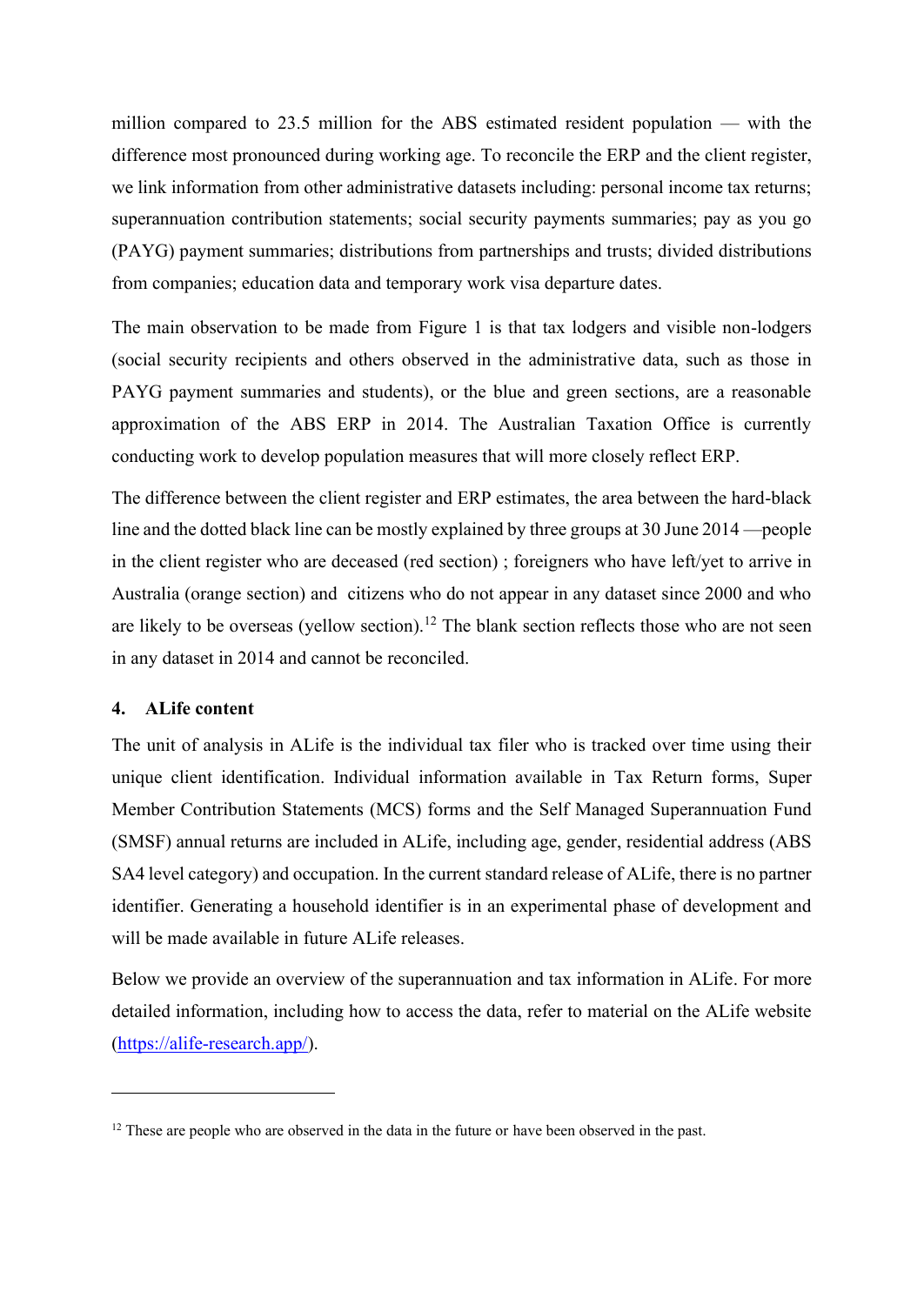#### *4.1. Superannuation information*

Superannuation data in ALife is annual financial-year curated superannuation balance and contribution information from all MCS and SMSF annual returns forms reported to the ATO. All providers are required to report details of each member's superannuation account in MCS or SMSF annual returns forms regardless of whether they are regulated by the Australian Prudential Regulation Authority (APRA). Details of what are collected in the MCS and SMSF annual returns forms are available on the ATO website.<sup>13</sup> Identifying information of the member in the MCS forms (e.g. name, date of birth, address) and provider (e.g. name, address, contact details) are excluded in the standard ALife release. While provider identifying information is omitted, ALife does distinguish balances and contributions by provider type — APRA regulated, self-managed and exempt public sector super schemes (not APRA regulated).

While all filed tax records are available in each year of ALife, the coverage of superannuation in ALife varies over time in accordance to legislative requirements for fund managers to report MCS forms to the ATO. Prior to 2013 (financial year 2012-13), fund managers were only required to lodge MCS forms to the ATO for accounts that received contributions during the financial year. This means that inactive accounts will be missing from ALife prior to 2013, which particularly affects data on retirees.<sup>14</sup> In 2013, it became a requirement for super funds to report all of their members' accounts (both active and inactive) to the ATO , which means that ALife only has full superannuation accounts coverage from here on.<sup>15</sup> For self-managed superannuation funds, which are not required to produce MCS, the ATO extracts all relevant information from their annual returns, which all fund managers are legally obliged to report.

A feature of the ALife superannuation data is the inclusion of rich information that is derived by the ATO for administering tax and superannuation regulations that are vital for policy evaluation. In summary, these include:

• each member's concessional and non-concessional cap and contributions;

<sup>13</sup> <https://www.ato.gov.au/Forms/Super-member-contribution-statement-for-2012-13-and-later-financial-years/>

<sup>&</sup>lt;sup>14</sup> Some superannuation fund managers voluntarily provided MCS for inactive accounts, possibly because it was administratively easier.

<sup>15</sup> Since 1 July 2012, obligations under Division 390 have been extended as a result of the *Stronger Super* reforms, which required MCS statement to be extended to all members, including those for whom no contributions were made. The main motivation for this was to reunite people with lost superannuation accounts.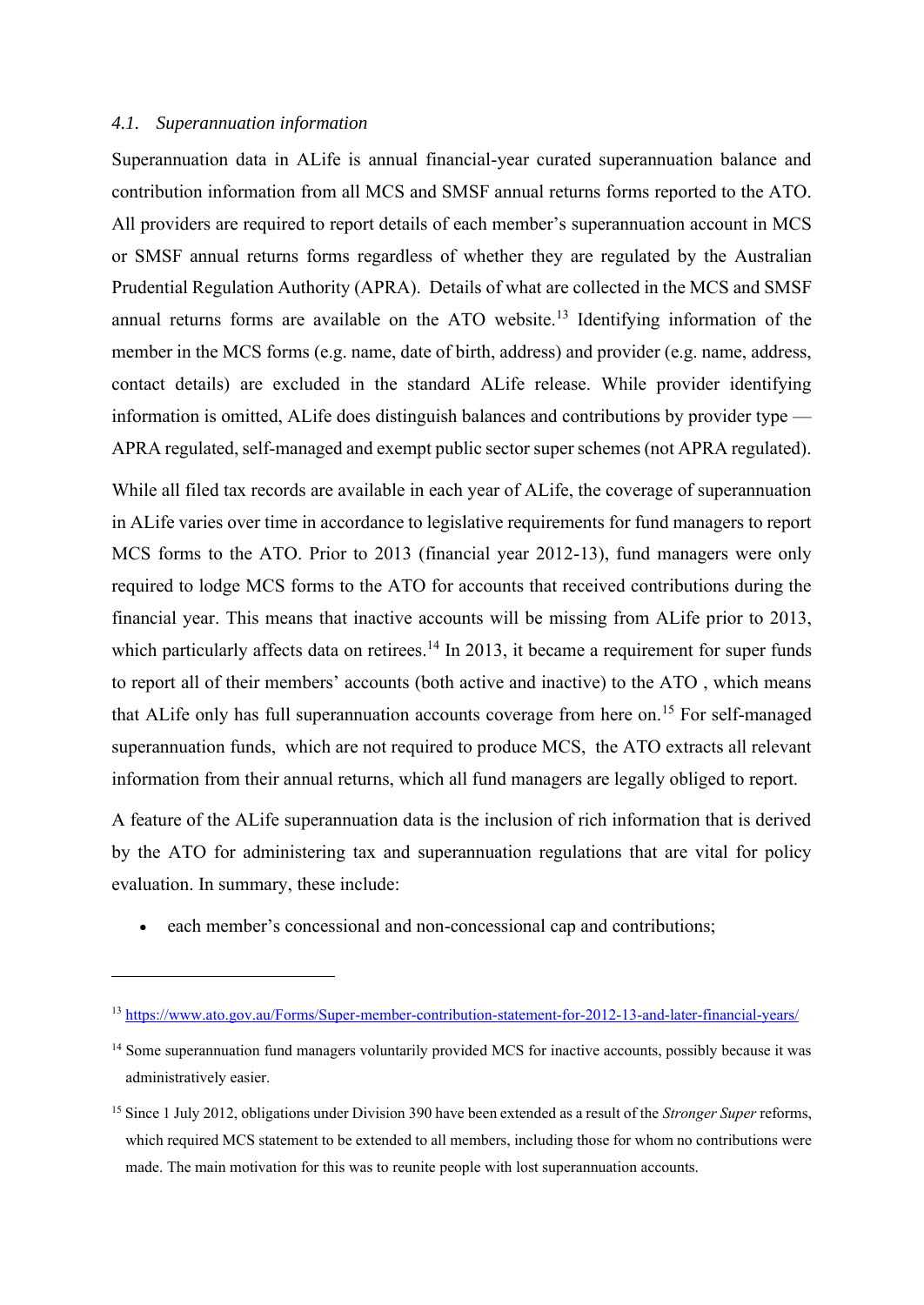- tax liability for excess contributions;
- super co-contributions; and
- member's Division 293 tax liability.

While there is comprehensive information in ALife about superannuation contributions and annual balance information from 2012-13, there is currently incomplete information available on draw-down and returns to superannuation. Superannuation payments, made to account holders, in MCS and SMSF forms are only available for lump-sum withdrawals. The ATO does hold superannuation payment summaries (for 2008-2018) that include *taxable* superannuation income streams, but not *untaxed* streams (for members aged 60 and over) and these are yet to be included in ALife. Members with zero balances are retained in ALife, which allows for the identification of complete draw-down.

#### *4.2. Tax record information*

Tax data in ALife consists of annual financial-year's incomes, deductions, tax rebates and offsets, medicare levy and surcharge and other tax information from the individual tax returns, including those of sole traders. In years where a tax return was not lodged, the individual's information for that year is missing in ALife. For information on the items collected in individual tax returns, visit the ATO website.<sup>16</sup> For reasons of confidentiality, tax payers identifying information is removed or generalized, for example, date of birth is generalized to age at 30 June (to integer level), and occupation is generalized to the 2-digit level of the Australian and New Zealand Standard Classification of Occupation codes. In addition to individual information from tax return forms, ALife includes the outcomes of tax assessment.

For more information on the components of individual income, deductions and other items from individual income tax returns, see Bond and Wright (2018).

#### **5. Sample characteristics**

In this section, we compare the superannuation balances and characteristics of superannuation members between ALife and HILDA. To showcase some of the advantages of ALife over past surveys, we also present superannuation statistics over time and across occupation categories.

<sup>16</sup> [https://www.ato.gov.au/Forms/Prior-years-individuals-tax-return-forms---schedules/.](https://www.ato.gov.au/Forms/Prior-years-individuals-tax-return-forms---schedules/)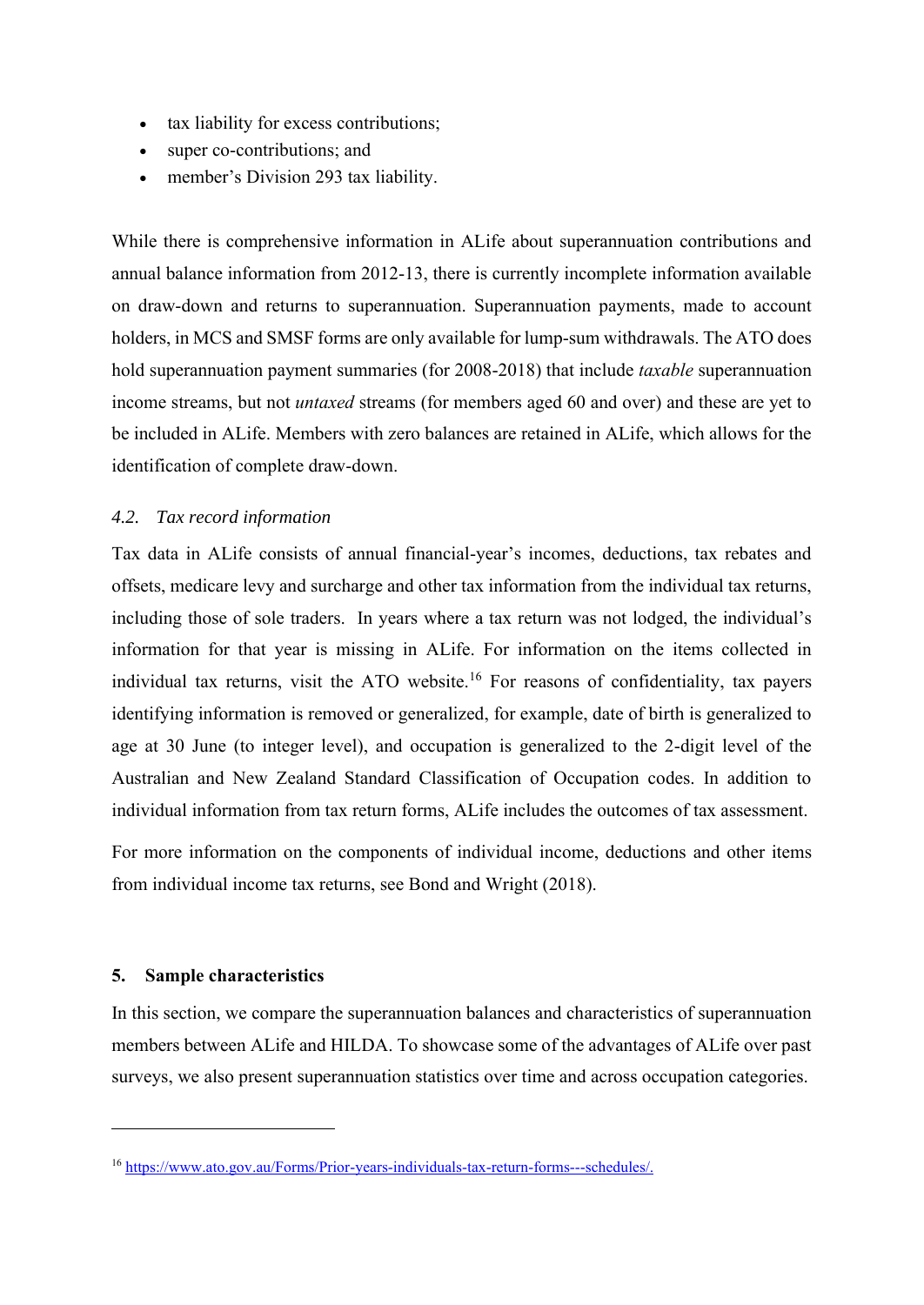The total value of superannuation balances in the ALife sample in 2016-17 is \$208 billion (2017 values), which is somewhat lower than 10% of the total value of \$2.5 trillion reported by the Australian Prudential Regulation Authority (APRA) (APRA 2017). The difference may be due to the exclusion of people from ALife who have a high risk of re-identification and the exclusion of unmatched superannuation accounts belonging to people who cannot be specified in the ATO database (due to missing identification information).

In Table 1 we compare the average superannuation membership rates and average balances for the ALife sample against those from HILDA, separately for males and females across birth cohorts in 2014. We choose 2014 as a comparison year because it is the latest year superannuation data is available in HILDA as part of its wealth module. The statistics in HILDA, but not ALife, are population weighted and both are deflated using the December 2014 CPI, with a base year of December 2017.

An interesting observation is differences in the superannuation gender gap estimated under the two datasets. Across all those born before 1998 (aged 17 and older) the average female superannuation balance in 2014 in HILDA is 41% lower than for men — \$67,774 compared to \$115,525 for men. In contrast, the comparable gender gap in 2014 in ALife is 26% — \$63,751 compared to \$93,687. As a point of comparison, the gap estimated for the Survey of Income and Wealth is  $44\%$  (Clare 2015).<sup>17</sup> The smaller gender gap in ALife can be explained by two factors. First, in Alife there is a greater proportion of women in Alife with non-zero superannuation balances than in HILDA. Second, among people with non-zero superannuation balances, the average difference between male and female balances is smaller in Alife.

A possible explanation is that in men in surveys may be more likely to over-inflate their wealth, and/or be too embarrassed to answer questions on wealth, because it is more socially desirable for them to be wealthy.<sup>18</sup> An alternative explanation is that there are differences in the base

<sup>&</sup>lt;sup>17</sup> Average estimates from the Australian Bureau of Statistics' Survey of Income and Wealth, published by the Australian Superannuation Funds of Australia for all male members aged 15 and over (at June 2014) are \$98,535 and \$135,000 respectively. For females the relevant statistics are \$54,916 and \$83,000.

<sup>18</sup> Non-response is similar by gender, 17% for females and 15% for males in 2014. However, non-response appears more selective for males, with imputed values 25% lower than reported values. In contrast, imputed values for females are 2% higher than reported values on average.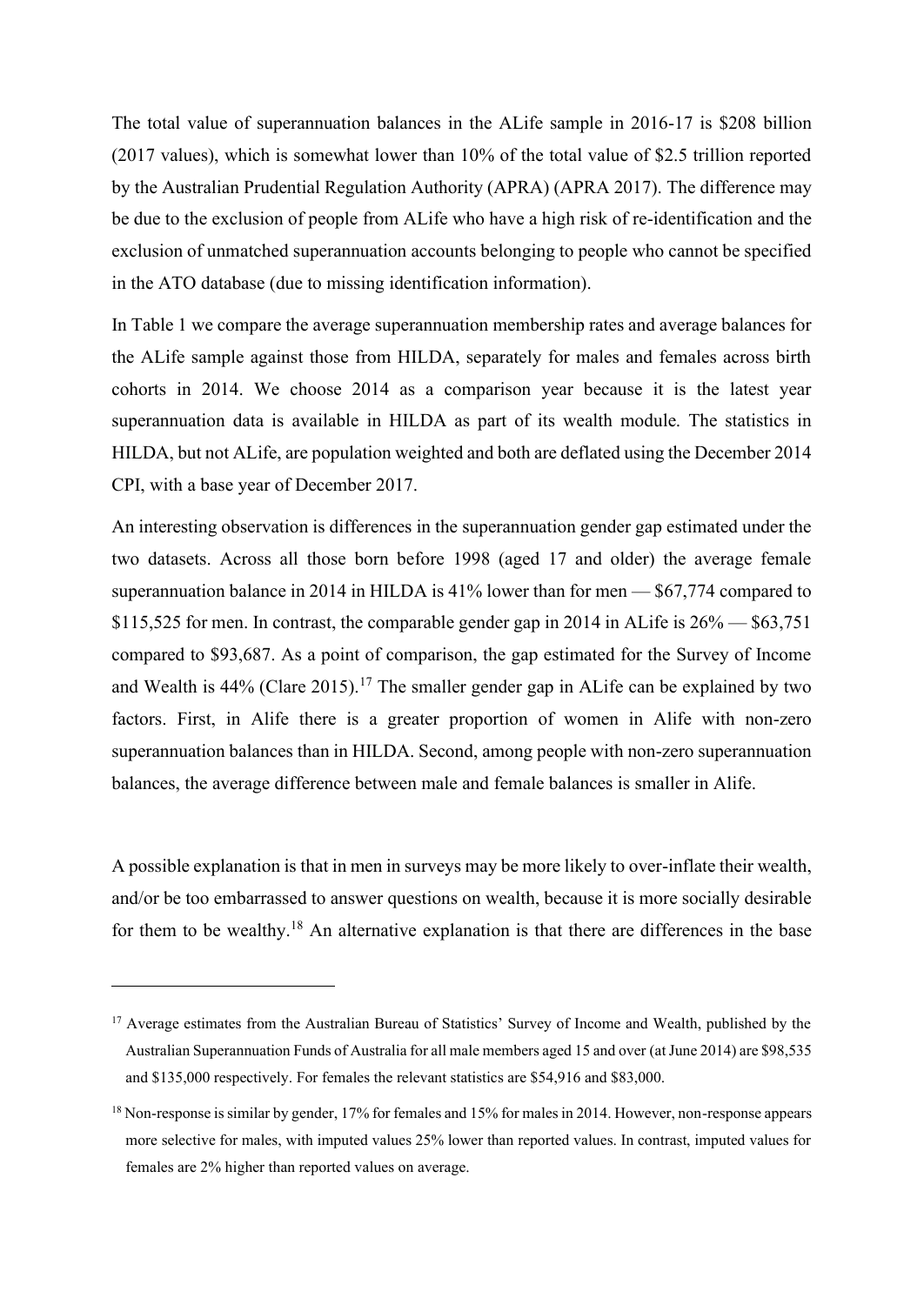population that skew the data, for example, ALife may capture working-age short-term residents who are more likely to be male (Australian Bureau of Statistics 2016).

In terms of characteristics of superannuation members with a non-zero balances that are common to ALife and HILDA (Table 2), we observe only minor differences in average statistics. As discussed above, the current version of ALife doesn't include a household identifier and around a quarter of all coupled superannuation members (16.7% out of 65.8%) have a missing partner identifier.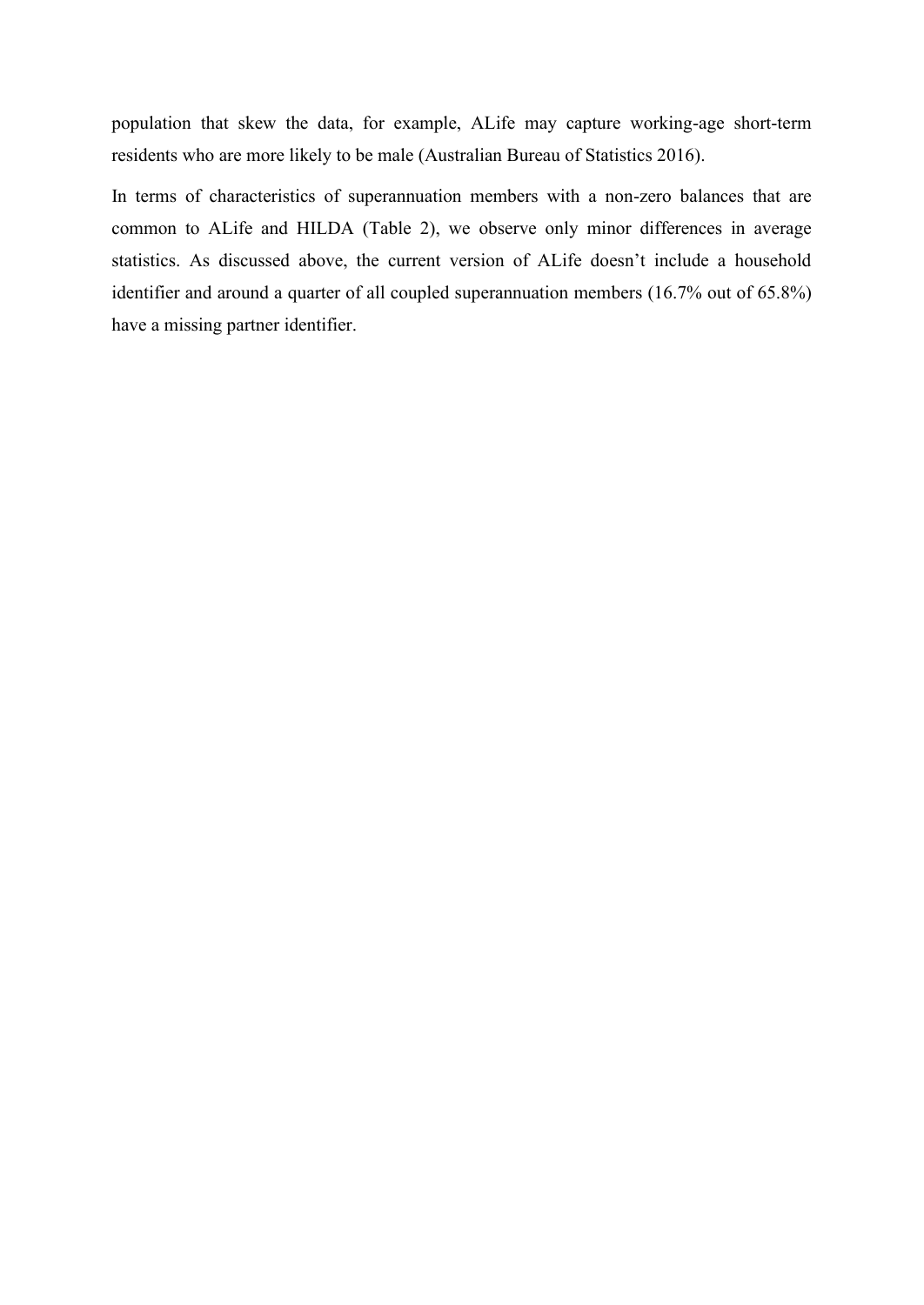|                     | Average balance, all |              | Average balance, non-zero |              | Proportion with non-zero   |               |  |  |
|---------------------|----------------------|--------------|---------------------------|--------------|----------------------------|---------------|--|--|
| <b>Birth cohort</b> |                      |              | balances                  |              | balances $(\frac{6}{6})^c$ |               |  |  |
|                     | <b>HILDAb</b>        | <b>ALife</b> | <b>HILDAb</b>             | <b>ALife</b> | <b>HILDAb</b>              | <b>ALife</b>  |  |  |
|                     | \$A2017              | \$A2017      | \$A2017                   | \$A2017      | $\frac{0}{0}$              | $\frac{0}{0}$ |  |  |
|                     |                      |              | <b>Females</b>            |              |                            |               |  |  |
| All                 | 67,774               | 63,751       | 97,723                    | 95,786       | 69                         | 67            |  |  |
| 1930-1933           | 13,441               | 16,736       | 131,038                   | 247,516      | 10                         | $\tau$        |  |  |
| 1934-1937           | 27,303               | 45,012       | 205,259                   | 298,311      | 13                         | 15            |  |  |
| 1938-1941           | 89,957               | 77,814       | 290,910                   | 315,964      | 31                         | 25            |  |  |
| 1942-1945           | 126,067              | 125,246      | 318,063                   | 309,211      | 40                         | 41            |  |  |
| 1946-1949           | 130,269              | 160,523      | 284,188                   | 298,325      | 46                         | 54            |  |  |
| 1950-1953           | 172,952              | 162,133      | 268,160                   | 234,413      | 65                         | 69            |  |  |
| 1954-1957           | 142,637              | 135,019      | 189,555                   | 173,135      | 75                         | 78            |  |  |
| 1958-1961           | 112,369              | 109,510      | 133,335                   | 129,120      | 84                         | 85            |  |  |
| 1962-1965           | 94,923               | 85,188       | 114,282                   | 97,861       | 83                         | 87            |  |  |
| 1966-1969           | 87,690               | 70,253       | 102,705                   | 80,489       | 85                         | 87            |  |  |
| 1970-1973           | 56,924               | 57,335       | 64,005                    | 65,839       | 89                         | 87            |  |  |
| 1974-1977           | 47,103               | 45,301       | 52,675                    | 52,596       | 89                         | 86            |  |  |
| 1978-1981           | 40,167               | 36,249       | 44,010                    | 42,060       | 91                         | 86            |  |  |
| 1982-1985           | 24,877               | 25,013       | 29,940                    | 29,558       | 83                         | 85            |  |  |
| 1986-1989           | 13,521               | 14,701       | 16,655                    | 18,197       | 81                         | 81            |  |  |
| 1990-1993           | 5,747                | 6,229        | 6,769                     | 8,290        | 85                         | 75            |  |  |
| 1994-1997           | 1,138                | 955          | 2,039                     | 1,949        | 56                         | 49            |  |  |
|                     |                      |              | <b>Males</b>              |              |                            |               |  |  |
| All                 | 115,525              | 93,687       | 151,942                   | 130,042      | 76                         | 72            |  |  |
| 1930-1933           | 29,416               | 40,351       | 138,845                   | 262,030      | 21                         | 15            |  |  |
| 1934-1937           | 98,049               | 82,766       | 315,307                   | 322,735      | 31                         | 26            |  |  |
| 1938-1941           | 185,279              | 131,844      | 441,747                   | 370,707      | 42                         | 36            |  |  |
| 1942-1945           | 154,127              | 182,571      | 351,682                   | 365,634      | 44                         | 50            |  |  |
| 1946-1949           | 281,953              | 213,130      | 438,639                   | 345,992      | 64                         | 62            |  |  |
| 1950-1953           | 296,200              | 224,303      | 378,274                   | 291,493      | 78                         | 77            |  |  |
| 1954-1957           | 231,816              | 207,950      | 289,474                   | 249,042      | 80                         | 84            |  |  |
| 1958-1961           | 201,067              | 168,685      | 221,595                   | 192,203      | 91                         | 88            |  |  |
| 1962-1965           | 168,388              | 131,443      | 183,073                   | 146,841      | 92                         | 90            |  |  |
| 1966-1969           | 138,943              | 103,769      | 154,468                   | 115,666      | 90                         | 90            |  |  |
| 1970-1973           | 106,002              | 82,680       | 115,274                   | 92,023       | 92                         | 90            |  |  |
| 1974-1977           | 83,248               | 62,876       | 88,677                    | 70,314       | 94                         | 89            |  |  |
| 1978-1981           | 50,805               | 45,967       | 54,334                    | 51,496       | 94                         | 89            |  |  |
| 1982-1985           | 34,488               | 31,549       | 37,202                    | 35,945       | 93                         | 88            |  |  |
| 1986-1989           | 18,397               | 18,269       | 20,403                    | 21,739       | 90                         | 84            |  |  |
| 1990-1993           | 8,201                | 7,666        | 9,545                     | 10,008       | 86                         | 77            |  |  |
| 1994-1997           | 1,453                | 1,351        | 2,496                     | 2,807        | 58                         | 48            |  |  |

**Table 1: Average superannuation balances for ALife2016 10% sample in 2014<sup>a</sup>**

<sup>a</sup>We do not report values for people born before 1930 because of small cell sizes. <sup>b</sup>Population weights are used to generate

HILDA estimates.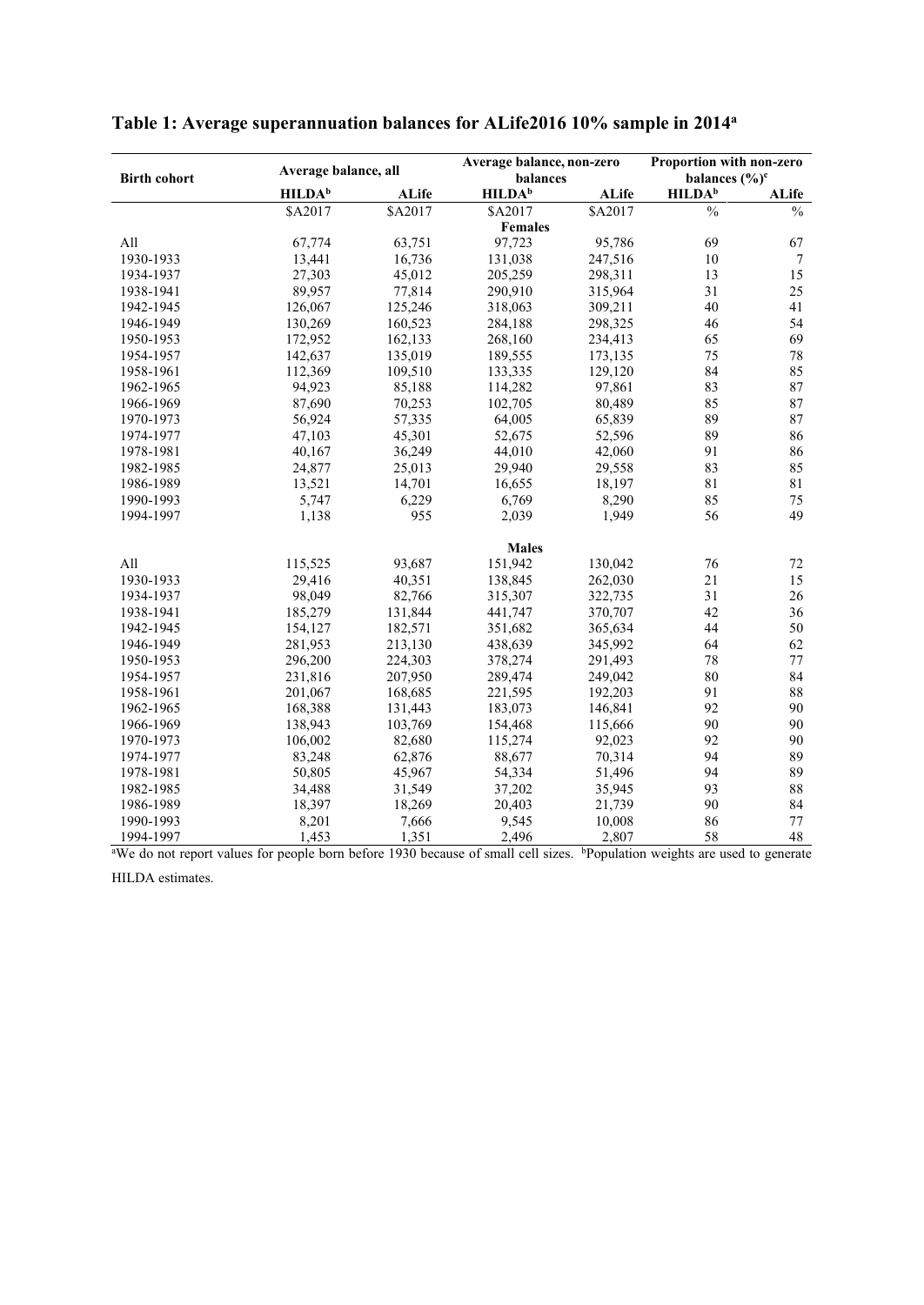|                           | <b>ALife</b>              | HILDA <sup>b</sup> |
|---------------------------|---------------------------|--------------------|
| Place of residence        |                           |                    |
| Sydney                    | 21                        | 20.7               |
| Rest of NSW               | 10.6                      | 10.7               |
| Melbourne                 | 19                        | 19.8               |
| Rest of Victoria          | 5.8                       | 5.4                |
| <b>Brisbane</b>           | 9.8                       | 10.5               |
| Rest of Queensland        | 10.2                      | 9.9                |
| Adelaide                  | 5.6                       | 5.8                |
| Rest of South Australia   | 1.4                       | 1.3                |
| Perth                     | 8.8                       | 9.3                |
| Rest of Western Australia | 2.1                       | 1.8                |
| Tasmania                  | 2.1                       | 2.1                |
| Northern Territory        | 0.9                       | $0.8\,$            |
| <b>ACT</b>                | 1.8                       | 1.8                |
| Missing location          | 0.9                       | $\mathbf{0}$       |
| Total                     | 100.0                     | 100.0              |
| Sex                       |                           |                    |
| Male                      | 52.1                      | 51.5               |
| Female                    | 47.9                      | 48.5               |
| Total                     | 100.0                     | 100.0              |
| Age                       |                           |                    |
| $15-19$                   | 2.7                       | 3.3                |
| $20 - 24$                 | 9.2                       | 9.7                |
| 25-34                     | 21.9                      | 21.7               |
| 35-44                     | 21.8                      | 21.7               |
| 45-54                     | 20.4                      | 20                 |
| 55-64                     | 15.5                      | 15.2               |
| 65-69                     | 4.6                       | 4.3                |
| 70-74                     | 2.3                       | 2.3                |
| 75-79                     | 1.1                       | 1.1                |
| 80-84                     | 0.4                       | 0.5                |
| 85 and older              | 0.1                       | 0.1                |
| Total                     | 100.0                     | 100.0              |
| Partner status            |                           |                    |
| Married/defacto           | 49.1                      | 66.1               |
| Not partnered             | 34.1                      | 33.9               |
| Missing information       | 16.7                      |                    |
| Total                     | 100.0                     | 100.0              |
| Population count estimate | $14,526,040$ <sup>c</sup> | 13,391,909         |

#### **Table 2: Characteristics of superannuation members with non-zero balances in ALife2016 and HILDA in 2014<sup>a</sup> (%)**

<sup>a</sup>Members are those with non-zero balances at the end of the financial year 2013-14. <sup>b</sup>Responding person population weights are used to generate HILDA estimates. This is the population estimate generated by multiplying the actual numbers in ALife by 10 (because it is a 10% sample).

#### **6. Super balances over time**

A main advantage of ALife over survey data in retirement policy research are the large number of observations that allow for statistically robust estimates of sub-populations over time. In the figures below, we provide average superannuation member balances (Figure 2), rates of complete draw-down (Figure 3), rates of contribution (Figure 4) and average annual contributions (Figure 5) between 2012-13 and 2016-17 by one-year birth cohorts born 1936- 1966. To save space, we only present averages for every second one-year birth cohort. The calculation of these averages is based on the same group of members with non-zero balances in ALife2016 at the end of the 2012-13 financial year. In all figures below, the preservation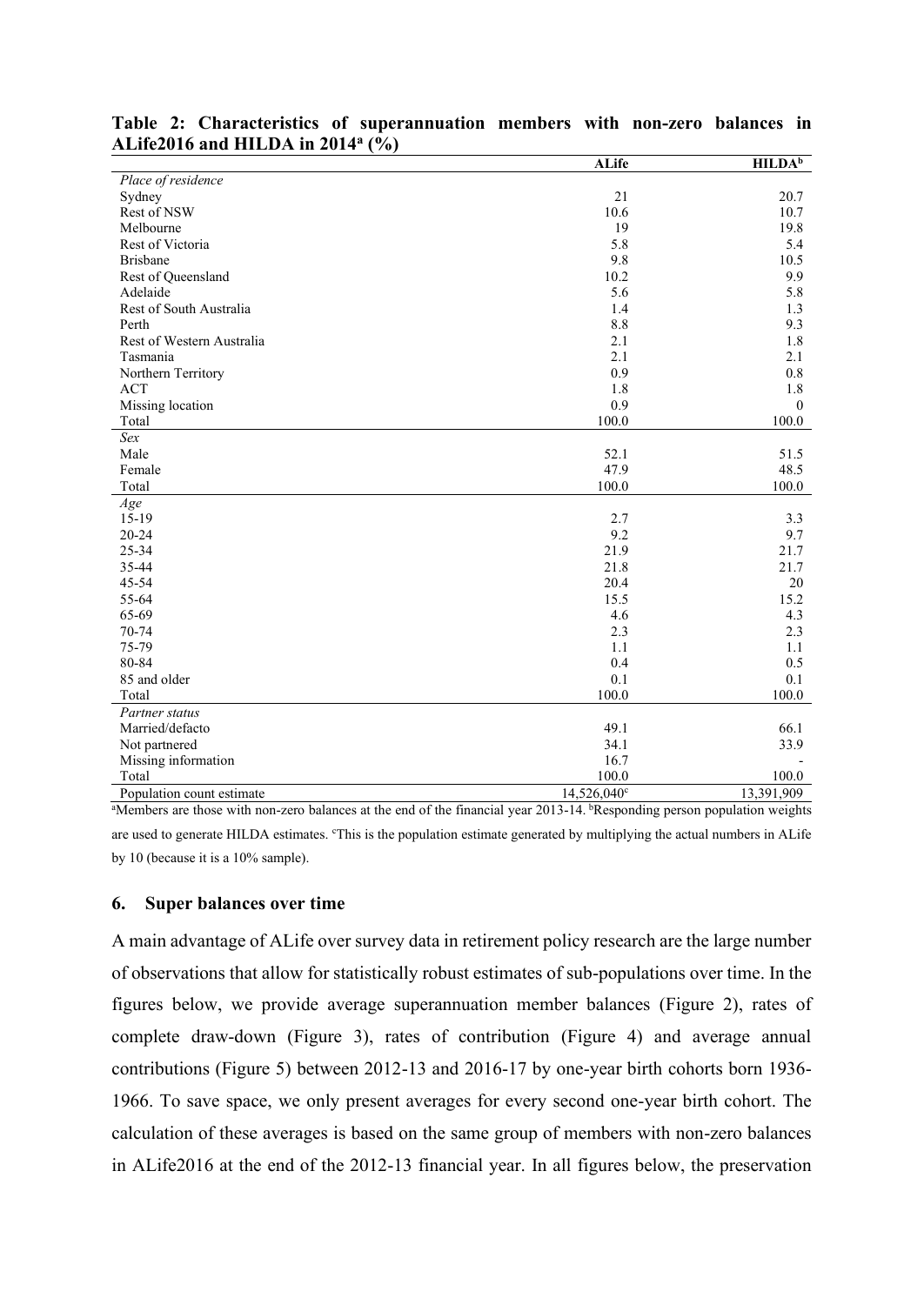age is marked by a vertical bar spanning the ages 55 and 56, which reflects the changes in the preservation age that occurred over this period (from 1 July 2015). The Age Pension age remained constant for both men and women, which is reflected by the vertical line at 65.

### **Figure 2: Average superannuation balances 2013-2017 among members with non-zero balances on 30 June 2013 (\$A'000s 2017), every second one-year birth cohort born 1936-66**



For the cohort of members born in 1948, who have just reached pension eligibility age in 2012- 13, their average balance is \$282,540 (Figure 2). Balances for 2012-13 members over time by quartile are also provided in Figure A.1 in appendix  $A<sup>19</sup>$  What is apparent from Figure A.1 is the large discrepancy in average balances between those in the top quartile (or top 25%) and the rest. For example, for the 1948 cohort who just reached pension age in 2012-13, the average balance in each quartile is: \$6,235 for the bottom quartile (bottom 25%); \$63,912 for the 2<sup>nd</sup> quartile ( $2<sup>nd</sup>$  bottom 25%); \$201,924 for the 3<sup>rd</sup> quartile ( $2<sup>nd</sup>$  top 25%) and \$858,576 for the 4<sup>th</sup> quartile (top 25%). Comparing balances across quartiles, what is also apparent is that most of

<sup>&</sup>lt;sup>19</sup> Members balances in 2012-13 are ranked from lowest to highest and are divided into four equal groups or quantiles.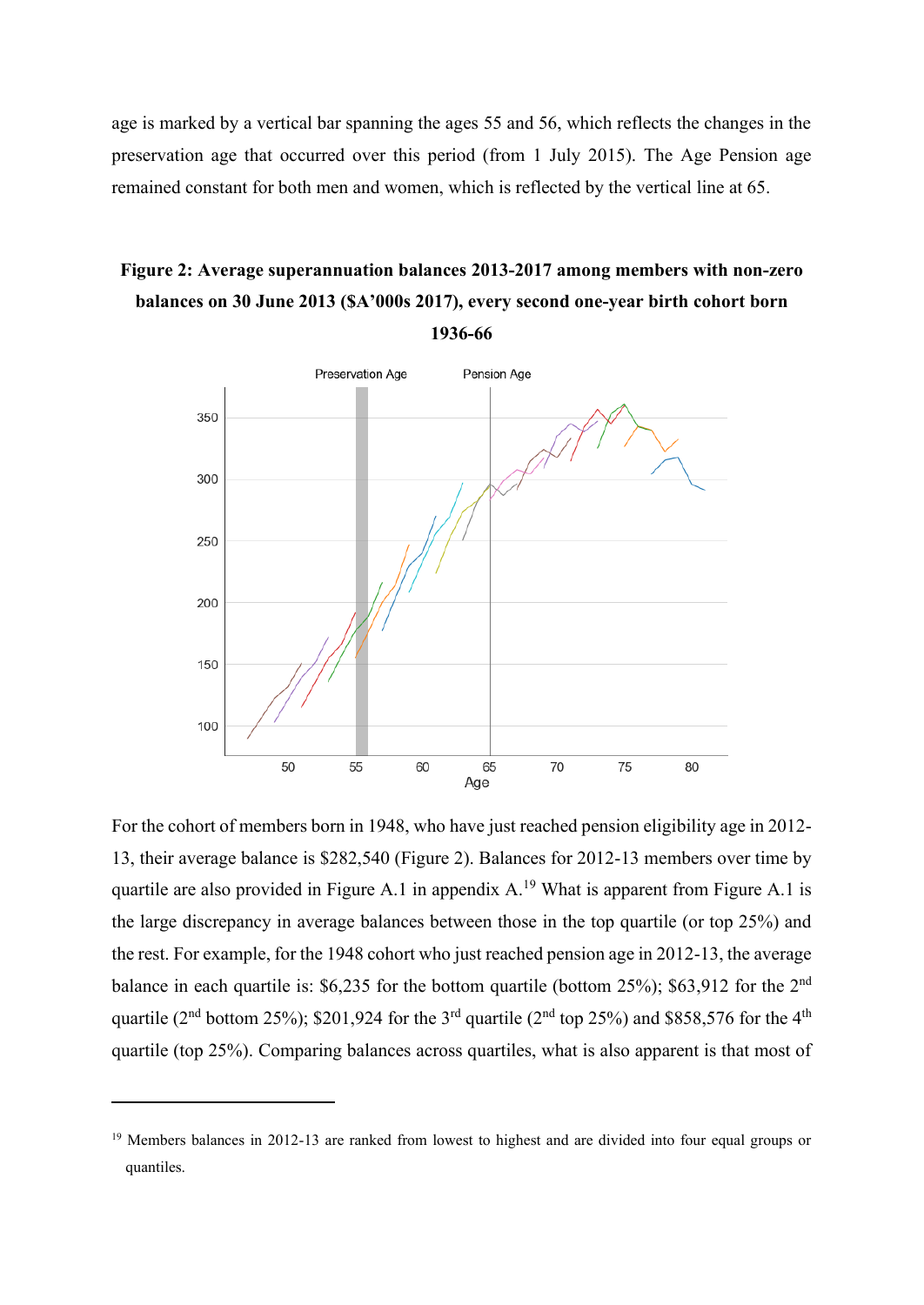the disparity between the top quartile and the others is among cohorts approaching or in retirement years, which is likely to reflect differences in the use of superannuation in retirement.<sup>20</sup> For members with balances in the top half, these results suggest that superannuation is a liquid and tax-favourable place to park wealth in their retirement years, while for those in the bottom half, superannuation is more of a reservoir of wealth from which they can draw-on in retirement, for example, to pay-off debt, to re-invest and to fund retirement.

#### *6.1. Superannuation draw-down over time*

Over time we find little evidence that people, on average, run-down superannuation balances after reaching the preservation age (Figure 2), which is consistent with the findings of Reeson *et al.* (2016), who found similar results using a sample of 150,000 members of a large fund. Instead, across the cohorts born prior to 1960 who pass (or have passed) preservation age over the period, we find that superannuation balances have grown, which is due to superannuation returns and contributions outstripping the rate of superannuation draw-down, except for the oldest cohort in our analysis born in 1936 whose average balance falls. Growth in superannuation balances is also found across all member balance quartiles, although the greatest growth is for the top quartile (Figure A.1).

<sup>&</sup>lt;sup>20</sup> The discrepancy in cohort mean balances between those in the top quartile and the rest is not driven by exceptionally high balances at the top, the discrepancy in cohort *median* balances between the top and the rest is of a similar magnitude. Figures for median balances are available upon request from the corresponding author.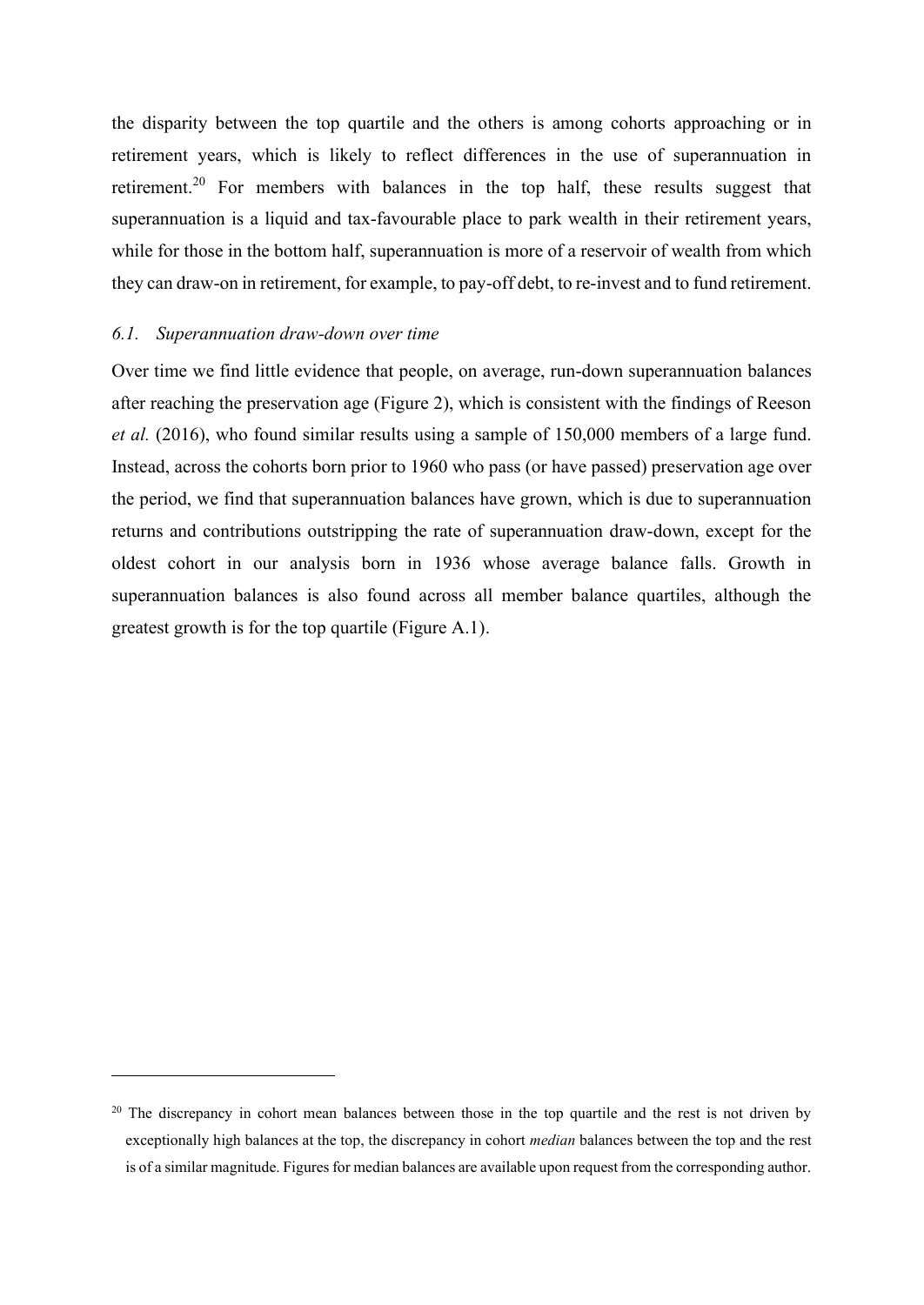



The rate of complete draw-down over time (Figure 3), reflected by the proportion of members in 2012-13 who completely withdraw their superannuation by 2016-17, doubles from around 3% for those who are just short of their preservation age (cohort born 1962) to around 6-7% for cohorts who pass their preservation age over the period (cohort born  $1960$ ).<sup>21</sup> The largest jump in complete drawn-down occurs for cohorts either side of the Age Pension eligibility age  $-10\%$  for those born 1954 who are just short of the pension age by 2016-17 to 22% for those born in 1950. For older cohorts who are well beyond pension age, the rate of draw-down over time is similar.

However, what is clear from Figure A.2 in appendix A, is that the rate of complete drawn-down depends heavily on the size of the initial balance. For members with balances in the bottom 50%, the rate of complete draw-down is much higher than for those with balances in the top half and the jump in draw-down around pension age much more pronounced. For example, for the cohort born in 1948 who have just reached pension age in 2012-13, 45% of those in the bottom quartile withdraw their super balance completely by 2016-17; 20% of those in the

 $21$  Gradual draw-down after age 60, for example annuities, cannot be observed in ALife.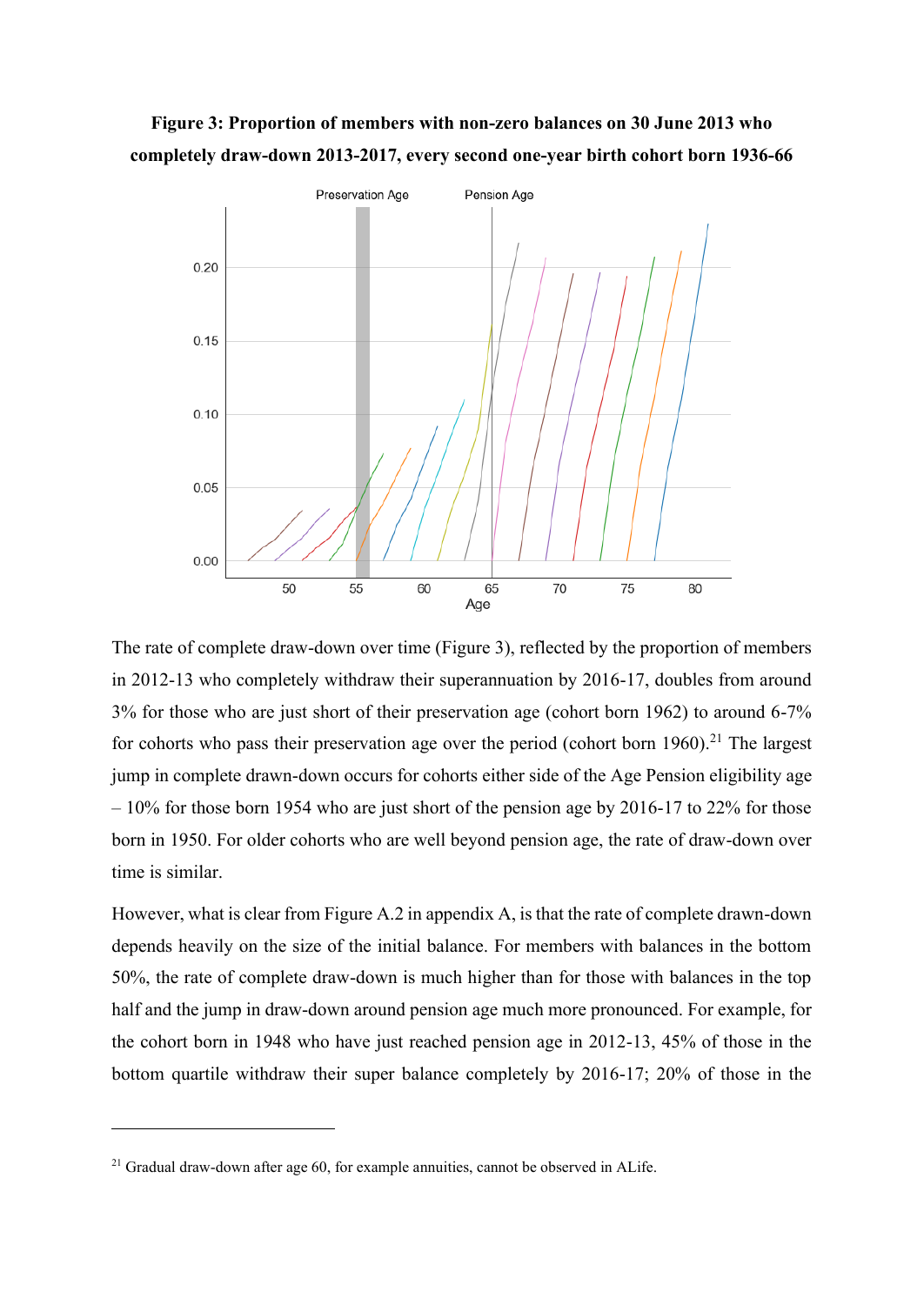second bottom quartile; 10% of those in the second top quartile and around 8% of those in the top quartile. The higher rates of complete draw-down among those with smaller initial balances, especially from pension age eligibility, does raise the likelihood that these people will be more reliant on the Age Pension to fund retirement. However, whether the complete draw-down of this group is a strategic decision to maximise pension income is unclear.

#### *6.2. Superannuation contributions over time*

The proportion of members in 2012-13 who make superannuation contributions declines over time, but as for the rate of complete draw-down, there is a more marked decline in the rate of contributions around pension age. For example, for cohort 1948 that has just reached retirement age in financial year 2012-13, the proportion of members who contribute declines by 40% over the time, whereas for cohort 1954 who are just short of the pension age (age 63 by 2016-17), the decline is 9%. As for drawn-down, there are marked differences in the proportion of members who are contributing over time by initial balance level, including prior to reaching preservation age. For members whose balances are in the bottom quartile (25%), only around a half are still contributing at age 50, compared to 81%, 91% and 93% in the second, third and top quartiles. The low contribution rate of members with balances in the bottom quartile is likely due to low rates of labour market participation among this group. Over time, cohorts across all quartiles reduce their rates of contribution, especially after the pension age, although this is less pronounced for members whose balances are in the bottom 25%. The contribution rate of this group may not be affected to the same extent by reaching retirement age because they may not have enough wealth to fund their retirement. Further, their future pension income (which is means tested) may be relatively unaffected from the accumulation of more superannuation past their pension age. It is those in the middle two groups whose contribution rate is most affected by reaching the pension age.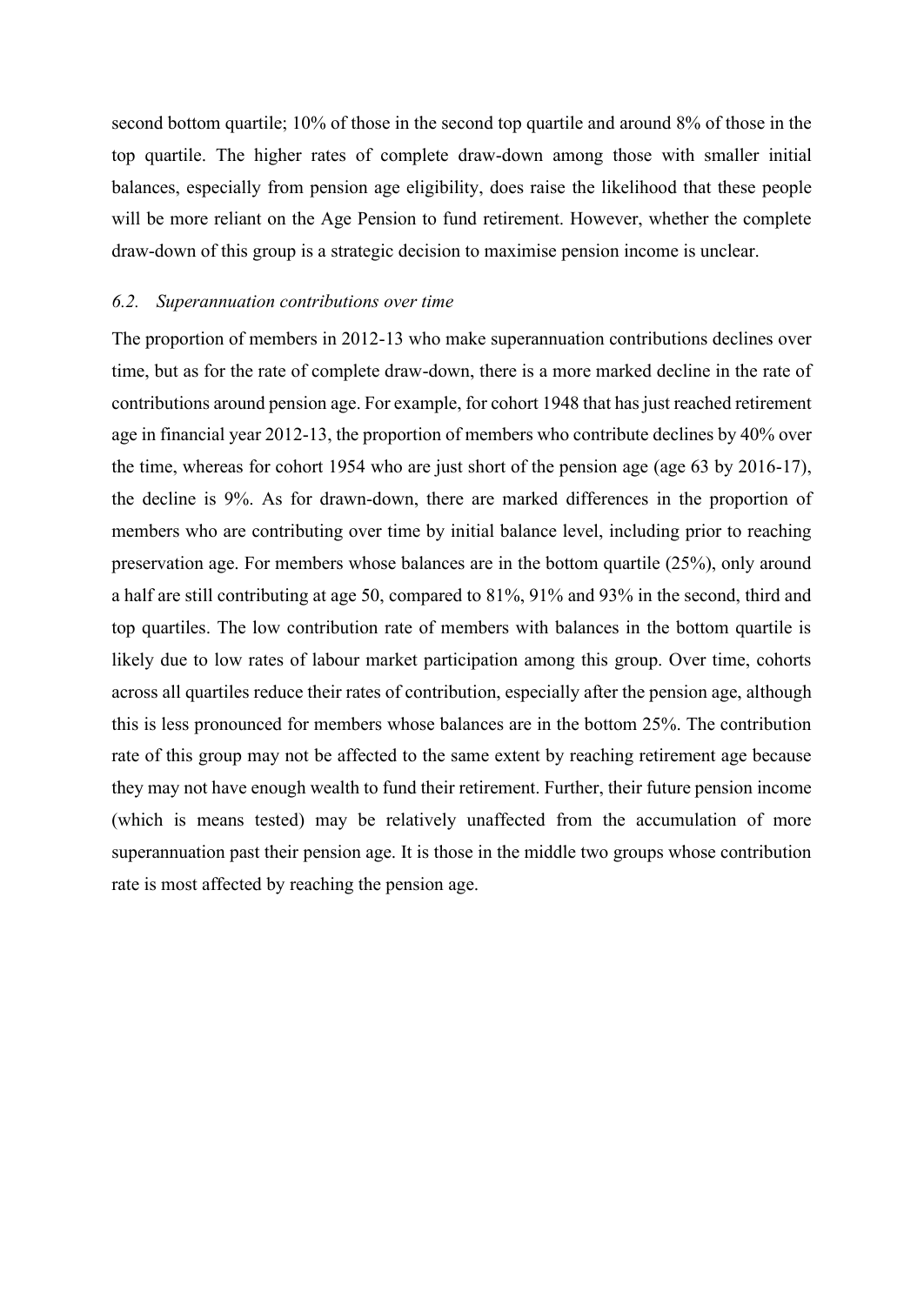## **Figure 4: Proportion of members with non-zero balances on 30 June 2013 who make superannuation contributions 2013-2017, every second one-year birth cohort born 1936-66**



**Figure 5: Average annual superannuation contributions 2016-17 among members with non-zero balances on 30 June 2013 (\$A'000s 2017), every second one-year birth cohort born 1936-66**

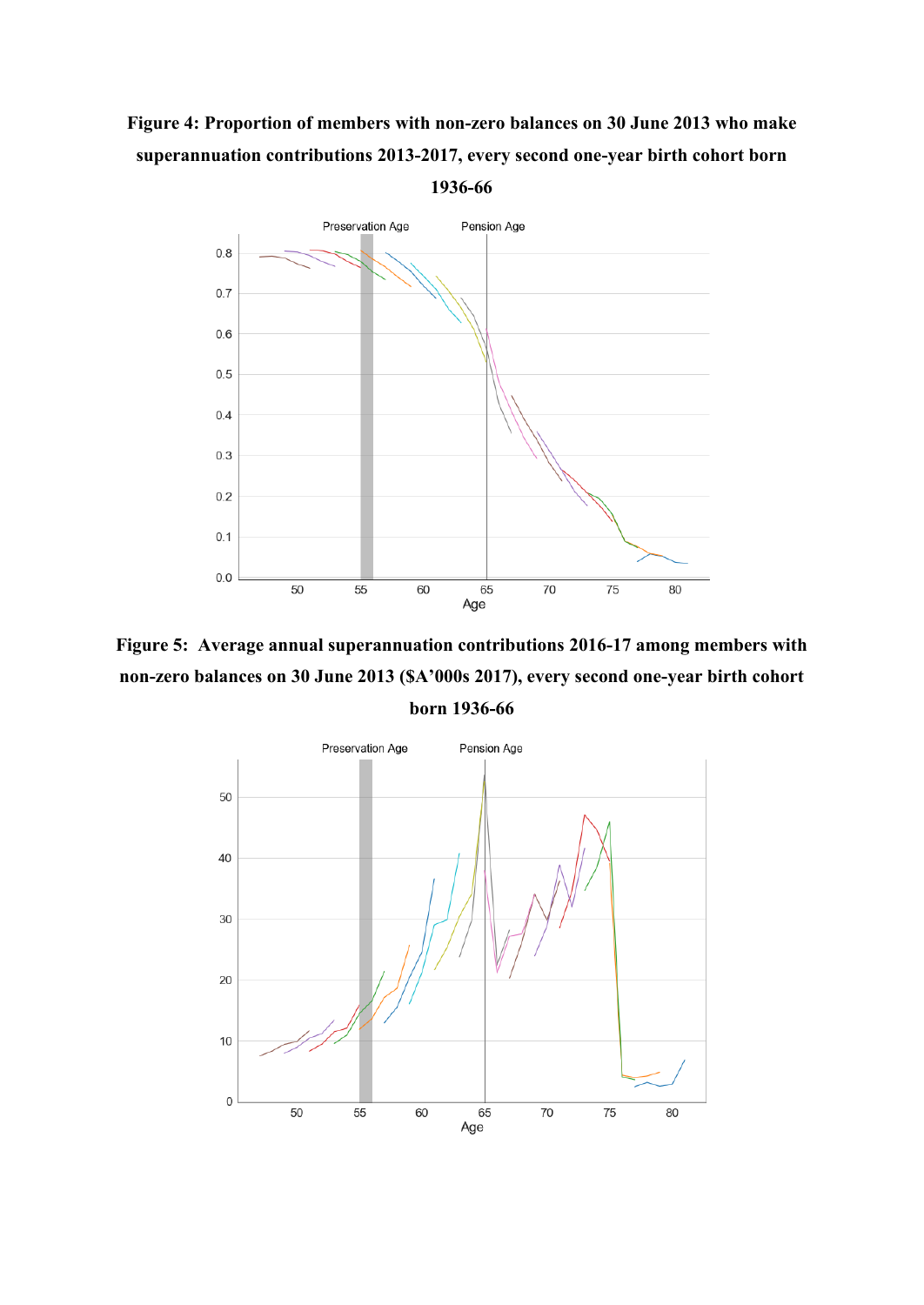The amount that members contribute is estimated to ramp-up dramatically among cohorts that are close to the pension age. For example, among those born in 1952 who just meet the pension age by 30 June 2017, we estimate that their average contribution increases from around \$21,626 per year to around \$52,589 per year, which is around a 43% increase between 2012-13 to 2016- 17. This is a dramatic increase that does not necessarily represent an increase in the savings rate, but possibly the diversion of wealth from other sources into superannuation to take advantage of concessional tax treatment of superannuation income in the draw-down phase. One way that wealth could be diverted is by liquidating assets to fund consumption, allowing a greater share of labour earnings to be diverted to superannuation. The ramp-up in contributions in the lead-up to retirement is apparent regardless of starting balances (Figure A.4), but is more pronounced for members whose balances are in the top 25%. For this group, although they may not be eligible for the pension, the pension age can still act as a psychological marker for a socially appropriate time to retire. The greater ramp-up in contributions among those in the top quartile suggests that those with greater superannuation balances to start with are more able to ramp-up contributions in the lead-up to retirement to take advantage of concessional tax treatment during the draw-down phase. Following the rampup in average contributions in the lead-up to pension age, there is an equally dramatic decline in average contributions after pension age, which coincides with increased rates of retirement.

Interesting, among those who remain attached to work after the retirement age, members again continue to increase their contributions over time in the lead-up to age 75, the maximum age at which people can legally contribute towards superannuation. Also of interest is the apparent kink in the increases in contributions over time, which coincides with the 2015-16 drop in superannuation returns. This kink is most noticeable amongst people who remain attached to work after the pension age, which again points to contributions at this time being driven more by expected returns from superannuation relative to other investments rather than members building their nest egg.

#### **7. Super balances across occupations**

As discussed above, a feature of ALife is being able to generate statistically robust estimates of population sub-groups. In Table 4, we present information on labour earnings (wages and salaries plus reportable employer superannuation contributions), contributions and superannuation balances by occupation subgroups for those who lodge a tax return in 2013-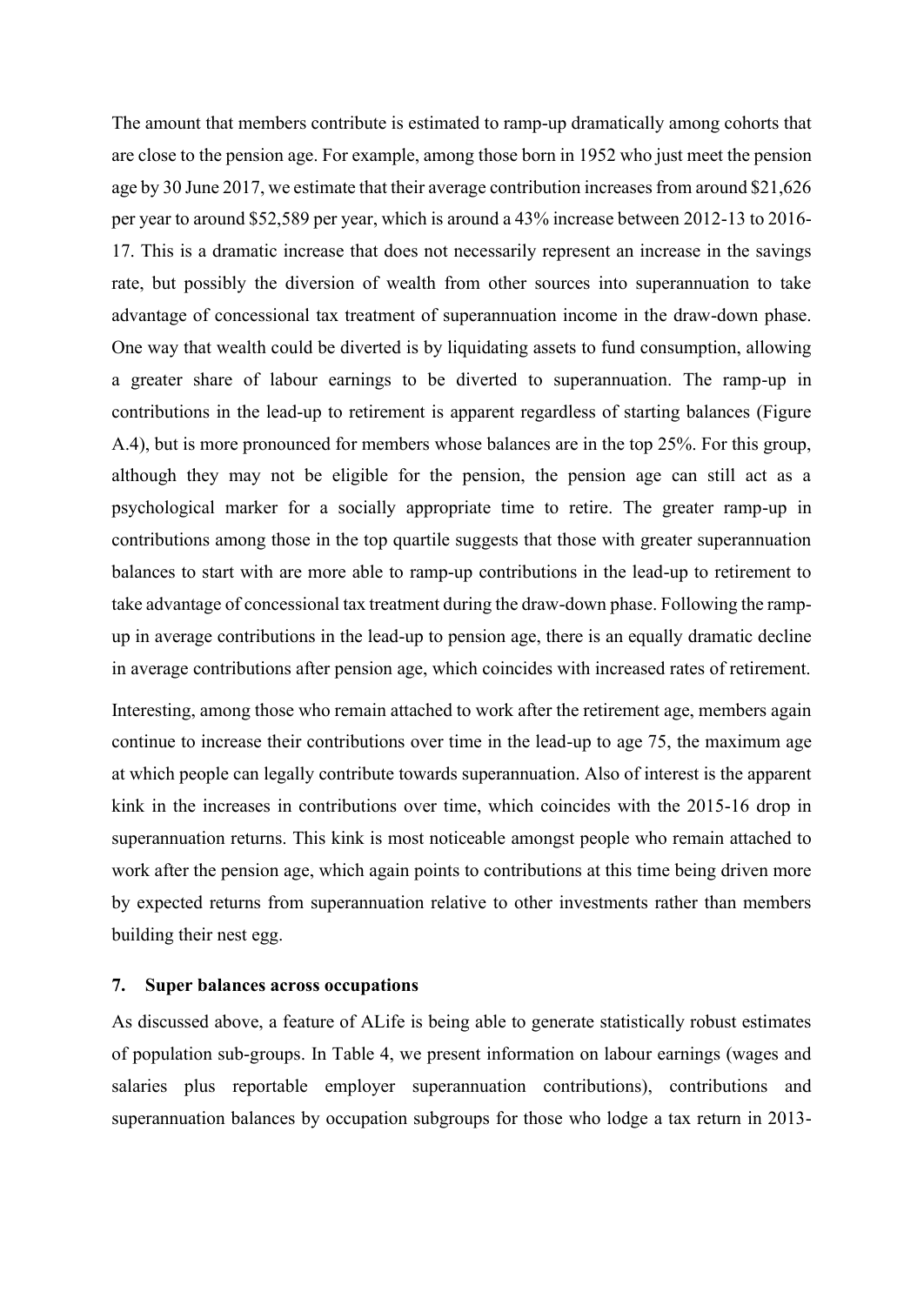14.<sup>22</sup> Despite the overall high coverage of superannuation among tax filers, an interesting result from Table 4 is that variation across occupations is highly related to skill level (and earnings). At one end of the spectrum, less than 5% of highly educated workers who are employed in professional jobs (excluding the occupational code "other professions") miss out on superannuation contributions. In contrast, around 15% of low skilled workers, such as labourers and food preparation assistants, miss out on superannuation contributions. The lower coverage among low-skilled workers is mostly likely because they are low paid and, when combined with casual intermittent employment, are more likely to earn less than \$450 per month to qualify for the Superannuation Guarantee. Contributions as a share of earnings (excluding those with zero contributions) are relatively uniform across occupations at around the minimum, except for Protective Service Workers.

A point of note is that median contributions, as a share of labour earnings across most occupations, is close to the minimum Superannuation Guarantee (SG) in 2013-14 of 9.25%. However, it is important to stress that SG payment made by employers is calculated as a percent of Ordinary Time Earnings (OTE), not labour earnings. OTE is what employees are paid for their ordinary hours of work and excludes payments for overtime, which are part of labour earnings.<sup>23</sup> This is a likely reason why estimates of superannuation contributions as a share of labour earnings are less than employer responsibilities under the SG for some occupations.

The final column in Table 4 is the average balances of members who have non-zero balances by occupation. Given the relative consistency of the superannuation contribution rates as a share of labour earnings, the distributions across occupation groups appears closely linked to average labour earnings. However, it is worth keeping in mind that these are averages across all people with non-zero balances who filed a tax return in 2013-14. As shown in Figure A.1, discrepancies in super balances become much more pronounced as people approach retirement and these balances may not reflect differences in the size of the superannuation nest egg by occupation in retirement.

<sup>&</sup>lt;sup>22</sup> Information about occupation in ALife is captured via individual tax returns.

<sup>&</sup>lt;sup>23</sup> Where there are no agreed hours of work and no pattern of customary, regular, normal or usual hours, all hours worked are treated as ordinary time hours.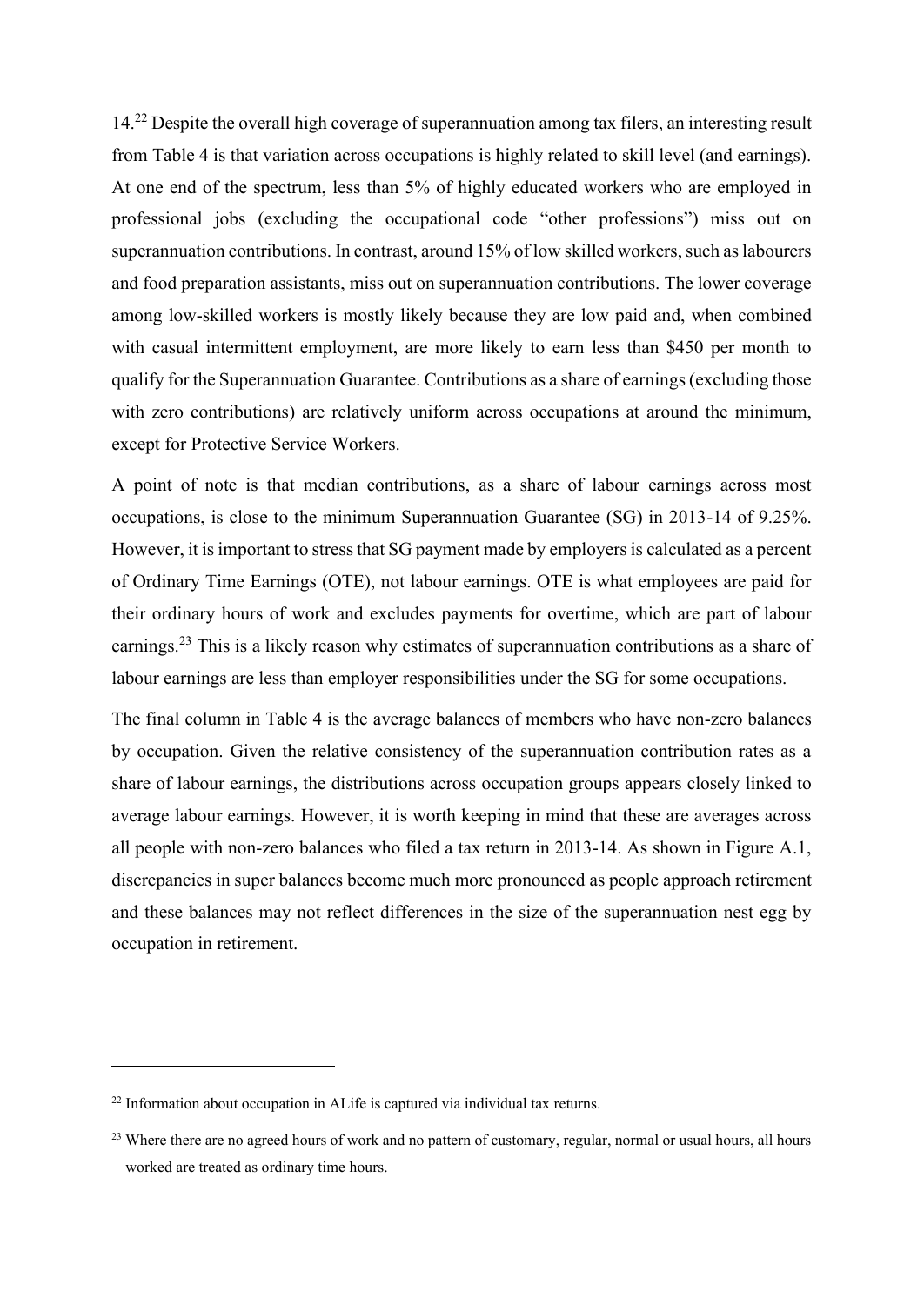## **Table 4: Average earnings, contributions and superannuation balances in ALife2016 by occupation for those who lodged a tax return in 2013-14<sup>a</sup>**

| <b>ANZSCO</b> classifications and codes          | Average labour<br>earnings <sup>a</sup> |         | <b>Proportion with</b><br>no contribution <sup>b</sup> |               | <b>Median total</b><br>contribution as<br>a share of<br>labour earnings <sup>c</sup> |               | Average balance of<br>members with non-<br>zero contributions |                        |
|--------------------------------------------------|-----------------------------------------|---------|--------------------------------------------------------|---------------|--------------------------------------------------------------------------------------|---------------|---------------------------------------------------------------|------------------------|
|                                                  | Female                                  | Male    | Female                                                 | Male          | Female                                                                               | Male          | Female                                                        | Male                   |
|                                                  | \$A2017                                 | \$A2017 | $\frac{0}{0}$                                          | $\frac{0}{0}$ | $\frac{0}{0}$                                                                        | $\frac{0}{0}$ | \$A2017                                                       | \$A2017                |
| Farm managers (12)                               | 28,589                                  | 42,604  | 14.6                                                   | 8.7           | 10.3                                                                                 | 9.3           | 143,000                                                       | 110,000                |
| Hospitality managers (14)                        | 44,468                                  | 62,092  | 4.1                                                    | 5.0           | 9.4                                                                                  | 9.3           | 64,764                                                        | 108,000                |
| Other managers (10,11,13)                        | 70,190                                  | 101,000 | 4.9                                                    | 6.3           | 10.0                                                                                 | 9.9           | 153,000                                                       | 240,000                |
| Education professionals (24)                     | 62,491                                  | 90,620  | 3.1                                                    | 3.4           | 9.6                                                                                  | 9.4           | 97,370                                                        | 164,000                |
| Health professionals (25)                        | 59,084                                  | 94,150  | 2.8                                                    | 2.2           | 9.4                                                                                  | 9.5           | 83,433                                                        | 176,000                |
| ICT professionals (26)                           | 53,965                                  | 65,275  | 1.6                                                    | 1.6           | 9.8                                                                                  | 10.3          | 124,000                                                       | 182,000                |
| Business professionals (22)                      | 56,046                                  | 103,000 | 1.2                                                    | 1.9           | 10.6                                                                                 | 10.3          | 112,000                                                       | 251,000                |
| Legal professionals (27)                         | 70,326                                  | 86,518  | 2.1                                                    | 2.3           | 9.6                                                                                  | 9.3           | 111,000                                                       | 122,000                |
| Design and engineering professionals (23)        | 57,407                                  | 72,860  | 2.5                                                    | 4.9           | 10.4                                                                                 | 10.9          | 102,000                                                       | 168,000                |
| Other professionals (20,21)                      | 44,448                                  | 53,838  | 6.7                                                    | 7.1           | 9.4                                                                                  | 9.3           | 75,452                                                        | 111,000                |
| Auto & engineering trades (32)                   | 46,806                                  | 75,861  | 1.8                                                    | 2.3           | 9.8                                                                                  | 9.3           | 70,333                                                        | 130,000                |
| Construction trades (33)                         | 42,625                                  | 66,055  | 4.5                                                    | 3.7           | 9.1                                                                                  | 8.7           | 40,090                                                        | 75,553                 |
| Electrotechnology trades (34)                    | 30,442                                  | 47,782  | 10.3                                                   | 9.7           | 9.2                                                                                  | 8.9           | 30,303                                                        | 48,727                 |
| Food trades (35)                                 | 57,250                                  | 72,500  | 2.6                                                    | 3.5           | 9.5                                                                                  | 9.0           | 79,689                                                        | 96,888                 |
| Skilled animal and hort. Workers (36)            | 31,304                                  | 39,863  | 7.1                                                    | 7.7           | 9.2                                                                                  | 9.0           | 30,528                                                        | 37,610                 |
| Engineering and ICT technicians (31)             | 29,132                                  | 38,917  | 5.8                                                    | 5.3           | 9.3                                                                                  | 9.2           | 36,511                                                        | 61,066                 |
| Other trades and technicians (39)                | 30,854                                  | 57,176  | 7.4                                                    | 5.0           | 9.3                                                                                  | 9.1           | 36,590                                                        | 92,285                 |
| Health and welfare support workers (41)          | 38,219                                  | 50,606  | 2.6                                                    | 2.5           | 10.3                                                                                 | 10.3          | 53,727                                                        | 96,087                 |
| Carers and aides (42)                            | 28,436                                  | 33,407  | 2.6                                                    | 2.7           | 9.9                                                                                  | 10.0          | 40,057                                                        | 54,504                 |
| Hospitality workers (43)                         | 20,922                                  | 25,267  | 10.3                                                   | 8.7           | 9.1                                                                                  | 9.1           | 16,073                                                        | 21,844                 |
| Protective service workers (44)                  | 61,163                                  | 65,643  | 2.8                                                    | 3.3           | 12.9                                                                                 | 12.3          | 96,803                                                        | 131,000                |
| Sports and personal service workers (45)         | 29,670                                  | 42,351  | 7.7                                                    | 8.0           | 9.2                                                                                  | 9.2           | 44,704                                                        | 66,558                 |
| Clerks and administrative workers (50-59)        | 40,454                                  | 60,385  | 4.4                                                    | 4.4           | 9.9                                                                                  | 9.7           | 87,716                                                        | 132,000                |
| Sales and support workers (60-63)                | 25,833                                  | 39,938  | 7.7                                                    | 7.5           | 9.4                                                                                  | 9.2           | 33,148                                                        | 54,520                 |
| Machine operators (70-72)                        | 48,523                                  | 74,470  | 4.3                                                    | 2.6           | 9.3                                                                                  | 8.9           | 51,217                                                        | 90,337                 |
| Road and rail drivers (73)                       | 45,230                                  | 55,162  | 5.3                                                    | 5.5           | 9.2                                                                                  | 8.4           | 44,664                                                        | 75,838                 |
| Storeperson (74)                                 | 33,289                                  | 41,243  | 3.8                                                    | 2.8           | 9.2                                                                                  | 9.1           | 35,291                                                        | 55,209                 |
| Labourer (80)                                    | 25,365                                  | 25,762  | 16.3                                                   | 8.6           | 8.8                                                                                  | 8.4           | 14,129                                                        | 27,203                 |
| Cleaners and laundary workers (81)               | 24,914                                  | 29,473  | 6.8                                                    | $8.8\,$       | 9.7                                                                                  | 9.2           | 31,489                                                        | 40,207                 |
| Construction and mining labourer (82)            | 50,247                                  | 59,577  | 8.3                                                    | 6.3           | 9.1                                                                                  | 8.4           | 43,917                                                        | 56,021                 |
| Factory process worker (83)                      | 31,647                                  | 42,918  | 5.3                                                    | 4.3           | 9.1                                                                                  | $8.8\,$       | 36,917                                                        | 54,274                 |
| Farm, Forestry and and garden worker (84) 23,018 |                                         | 31,387  | 12.2                                                   | 9.9           | 9.2                                                                                  | 9.2           | 29,845                                                        | 46,162                 |
| Food preparation assistant (85)                  | 20,625                                  | 17,062  | 13.2                                                   | 19.1          | 9.4                                                                                  | 8.8           | 20,959                                                        | 9,124                  |
| Other labourer (89)                              | 27,507                                  | 42,180  | 6.1                                                    | 6.5           | 9.3                                                                                  | 9.0           | 34,888                                                        | 57,180                 |
| All                                              | 42,392                                  | 65,402  | 4.6                                                    | 5.1           | 9.7                                                                                  | 9.3           | $76,965^e$                                                    | $114,731$ <sup>d</sup> |

<sup>a</sup>Wages and salaries and employer reportable superannuation contributions. <sup>b</sup>Proportion of members with positive reported wages and salaries, but with no contributions in 2013-14. 'Includes concessional and post-tax contributions, excluding members who made non-zero contributions. <sup>d</sup>These are different to figures reported in Table 1because balances in this table are for those who report a tax return in 2013-14.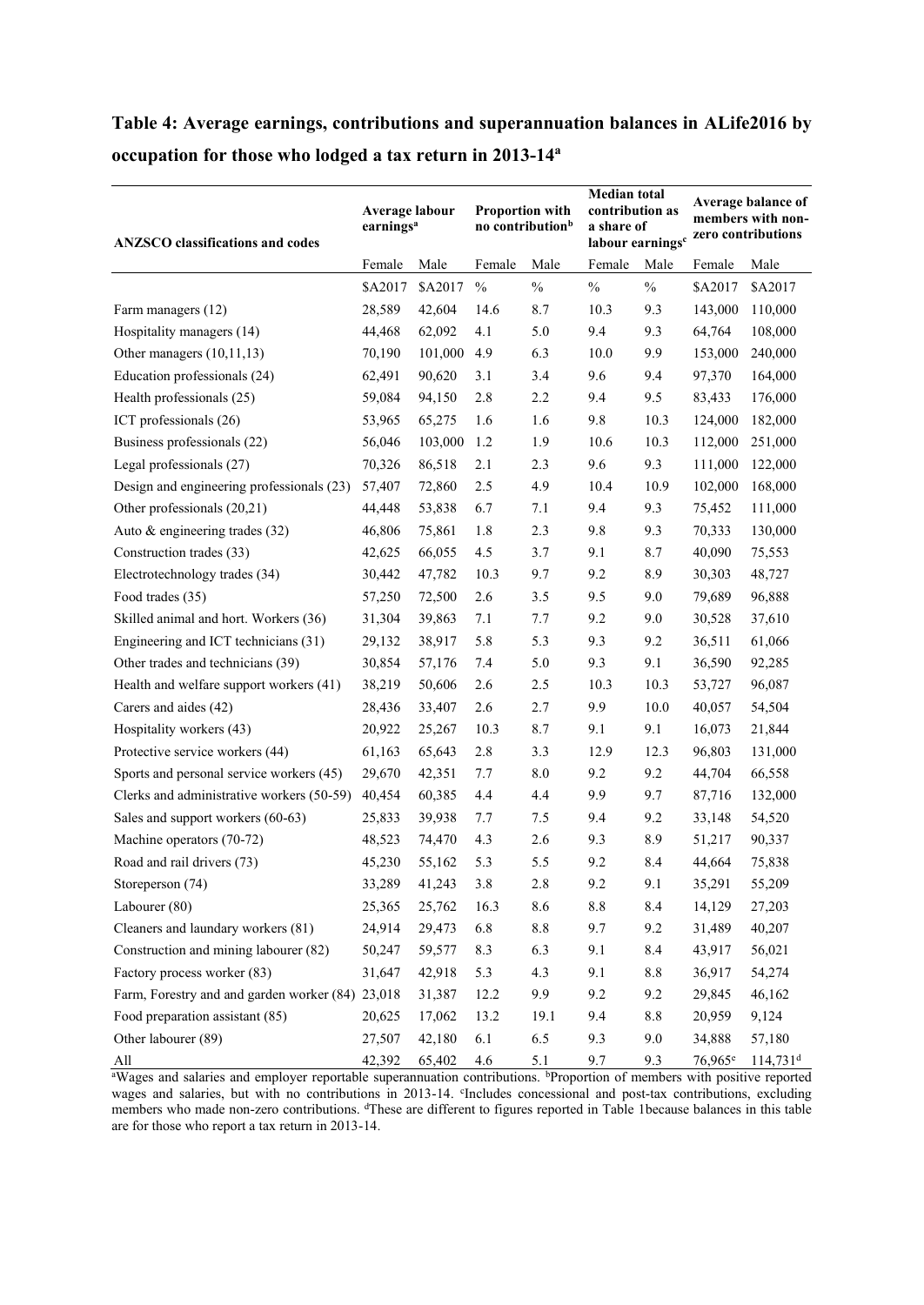#### **8. Conclusions**

The generation, curation and release of ALife data to trusted users (consistent with the UK's 'Five Safes Framework' adopted by the ABS), provides researchers with new opportunities in several domains of research.<sup>24</sup> The key advantages of ALife over survey data are the large number of observations that allow for robust sub-group analysis; avoidance of bias in responses related to social desirability of income and wealth reporting and the inclusion of administrative information that allows for the identification of groups affected by policy changes.

This study has showcased some of these advantages. Specifically, we bring to light potential bias associated with the over-reporting of superannuation balances by males in survey data, possibly due to the social desirability of wealth. By tracking cohorts over time according to their initial superannuation balances, we show remarkable differences in accumulation and deaccumulation behaviours by initial balance levels. Most importantly, we show stark differences in average balances and draw-down behaviour between members whose balances are in the bottom quartile compared to those whose balances are in the top. Importantly, these differences are more exaggerated for cohorts at pension eligibility age. This appears to be more because those with high initial balances are more able to park their wealth in superannuation to take advantage of the concessional tax treatment of superannuation income, rather than increased savings for retirement. This is reflected by large increases in contributions in the lead-up to the pension age and low rates of complete withdraw around pension age.

Based on comparison of the ALife sampling frame with the ABS's Estimated Resident Population data, our conclusion is that the sampling frame is highly representative of the Australian Census population. Similarly, characteristics of superannuation members with nonzero balances from the 10% sample are also highly consistent with the nationally representative HILDA survey that is commonly used to report national statistics (see for example Wilkins *et al.* 2019).

ALife, like all early-life datasets, is in the process of development. Two of the key areas that will be made available in future releases are the inclusion of family identifiers and a module of PAYG non-lodgers. These will further expand the use of ALife as a tool for household and labour market analysis.

<sup>&</sup>lt;sup>24</sup> The 'Five Safes Framework' was devised by the UK's Office of National Statistics.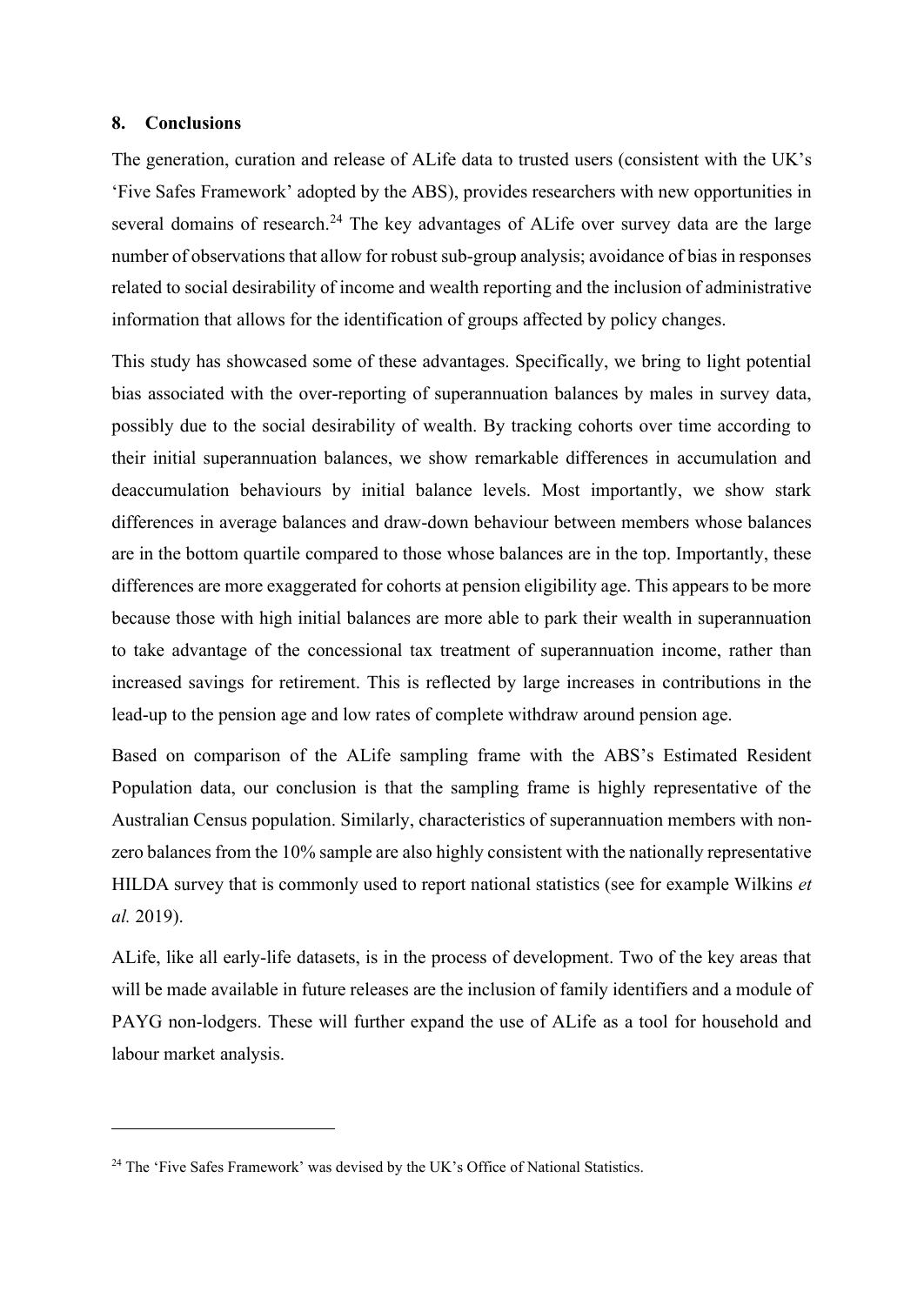#### **References**

Australian Bureau of Statistics (2016). Overseas Arrivals and Departures, Australia, Jun 2016, cat. no. 3401.0.

Australian Prudential Regulation Authority (APRA) (2018). Annual Superannuation Bulletin at June 2017, [https://www.apra.gov.au/sites/default/files/2018-ASB-201706.pdf,](https://www.apra.gov.au/sites/default/files/2018-ASB-201706.pdf) APRA, Sydney.

Bond, D. and Wright, A. (2018). A Snapshot of the Australian Taxpayer, Australian Accounting Review 87(28):598-615.

Clare, R. (2015) Superannuation account balances by age and gender, Australian Superannuation Funds of Australia (ASFA), Sydney.

Moore, J.C. and Welniak, E.J., (2000). Income Measurement Error in Surveys: A review. *Journal of Official Statistics*, 16(4):331-61.

Nielson, L. and Harris, B. 2010. Chronology of superannuation and retirement income in Australia, Parliament of Australia, [https://www.aph.gov.au/About\\_Parliament/Parliamentary\\_Departments/](https://www.aph.gov.au/About_Parliament/Parliamentary_Departments/Parliamentary_Library/pubs/BN/0910/ChronSuperannuation) [Parliamentary\\_Library/pubs/BN/0910/ChronSuperannuation,](https://www.aph.gov.au/About_Parliament/Parliamentary_Departments/Parliamentary_Library/pubs/BN/0910/ChronSuperannuation) (accessed 9 September 2019).

Productivity Commission (2015). Superannuation Policy for Post-Retirement, Commission Research Paper, Canberra.

Reeson, A., Sneddon, T., Zhu, Z., Stephenson, A., Hobman, E.V., Toscas, P. (2016). Superannuation drawdown behaviour: An analysis of longitudinal data. CSIRO-Monash Superannuation Research Cluster working paper.

Wilkins, R., Laß, I., Butterworth, P and Vera-Toscano, E. (2019). The Household, Income and Labour Dynamics in Australia Survey: Selected Findings from Waves 1 to 17 Melbourne Institute: Applied Economic & Social Research, The University of Melbourne.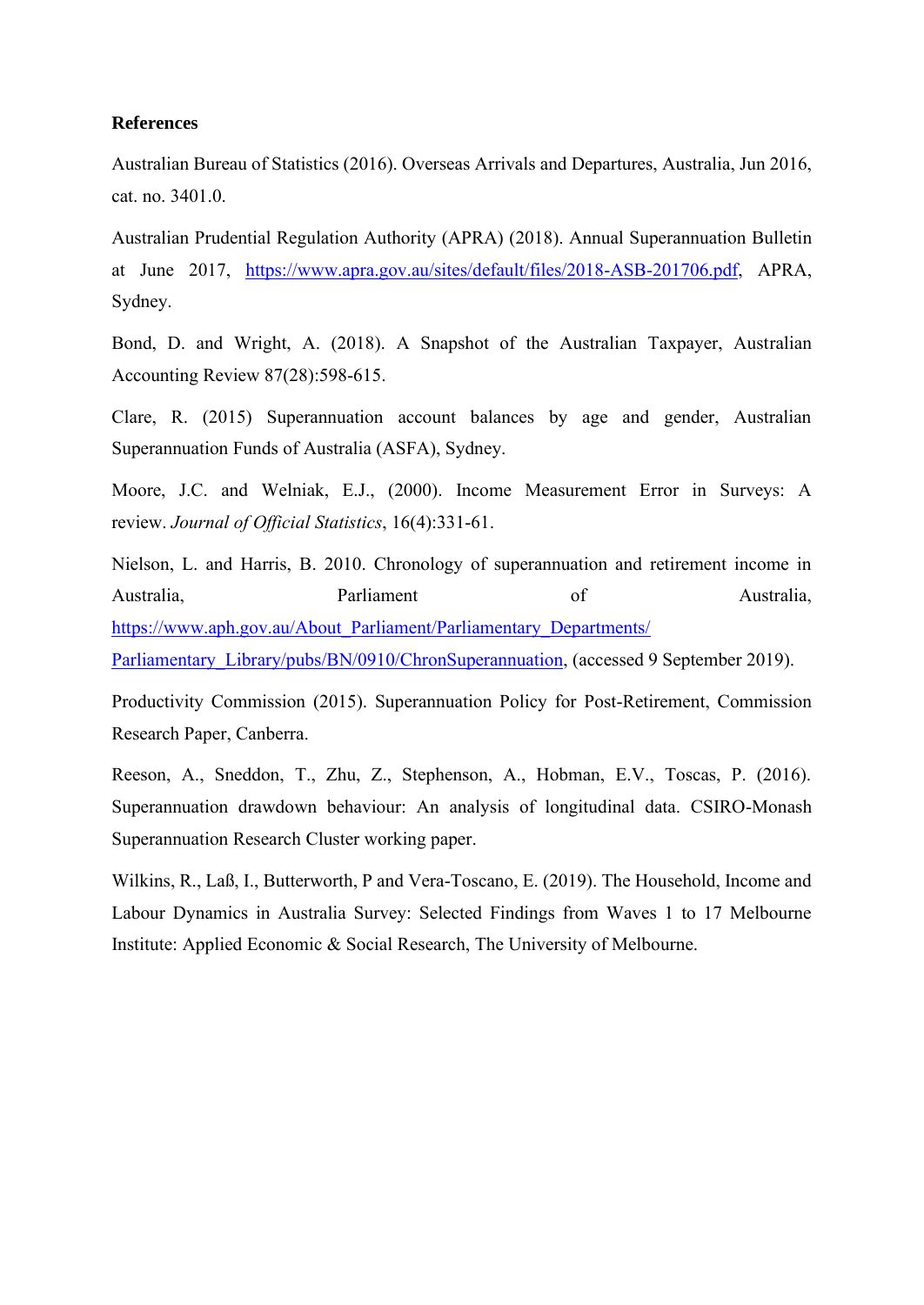**Appendix A: Superannuation balances and flows over time by 30 June 2013 balance quartile**

## **Figure A.1: Average superannuation balances 2013-2017 among members with nonzero balances on 30 June 2013 (\$A'000s 2017), every second one-year birth cohort born 1936-66 by 30 June 2013 balance quartile**

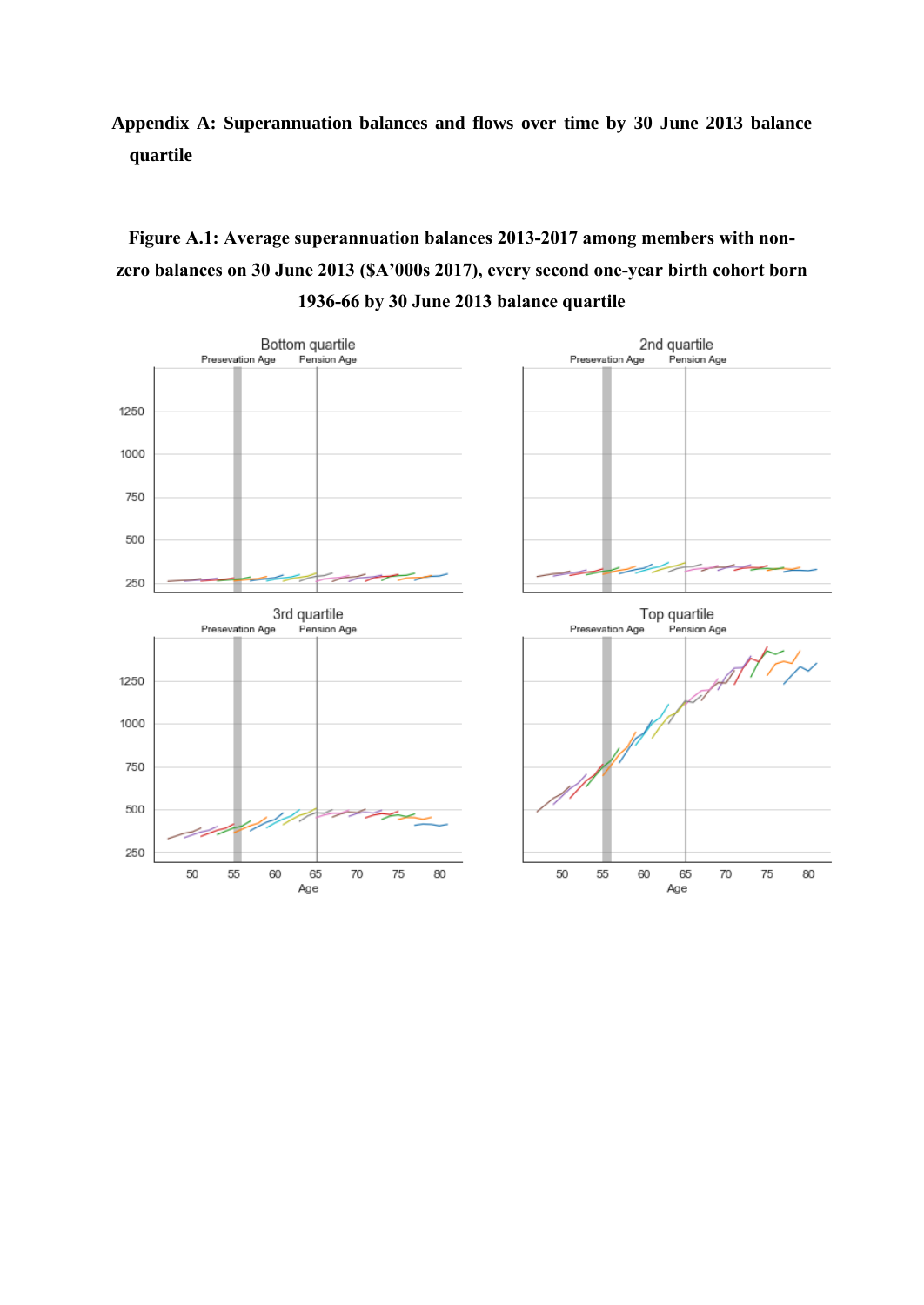## **Figure A.2: Proportion of members with non-zero balances on 30 June 2013 who completely draw-down 2013-2017, every second one-year birth cohort born 1936-66 by 30 June2013 balance quartile**

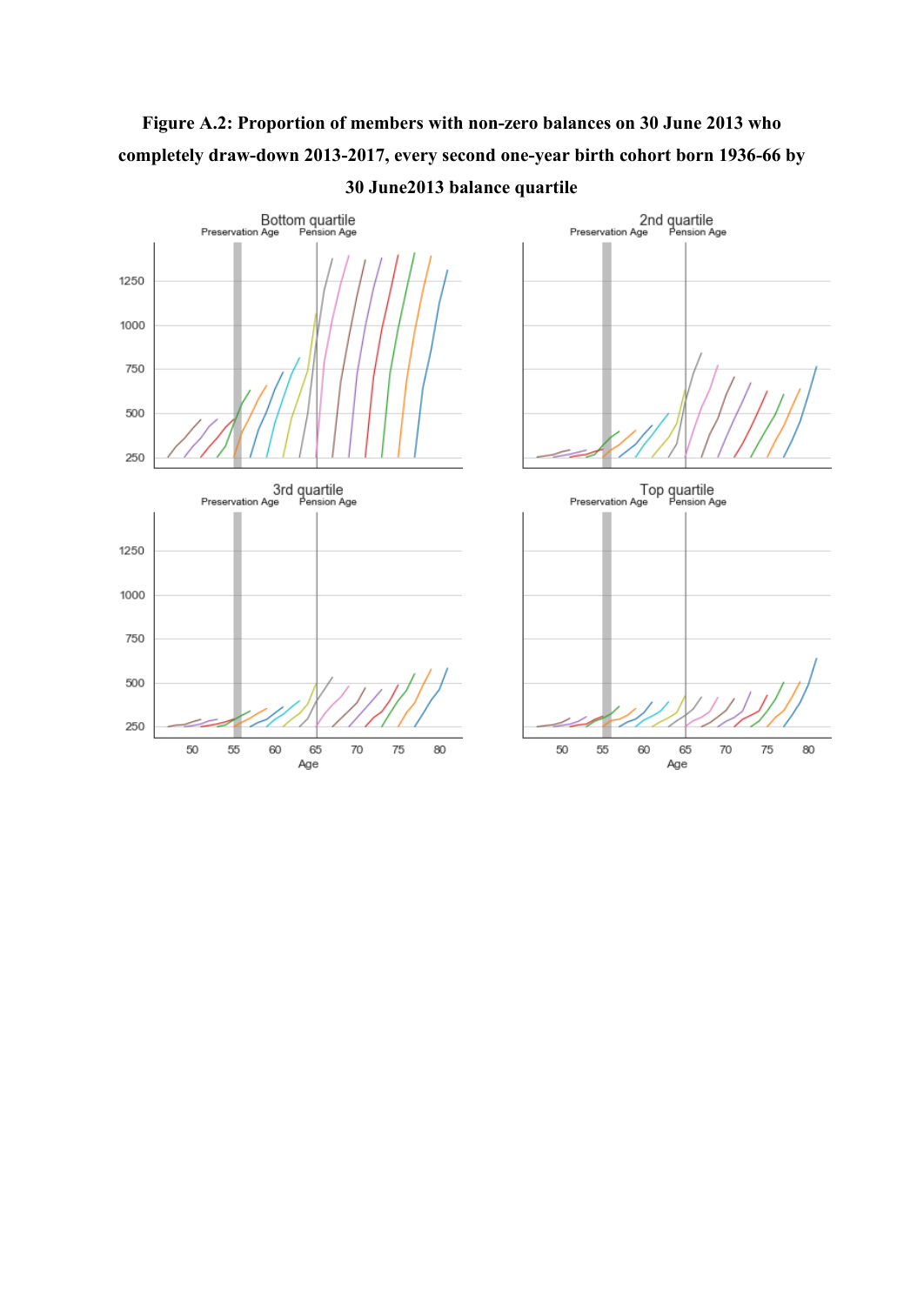## **Figure A.3: Proportion of members with non-zero balances on 30 June 2013 who make superannuation contributions 2013-2017, every second one-year birth cohort born 1936- 66 by 30 June 2013 balance quartile**